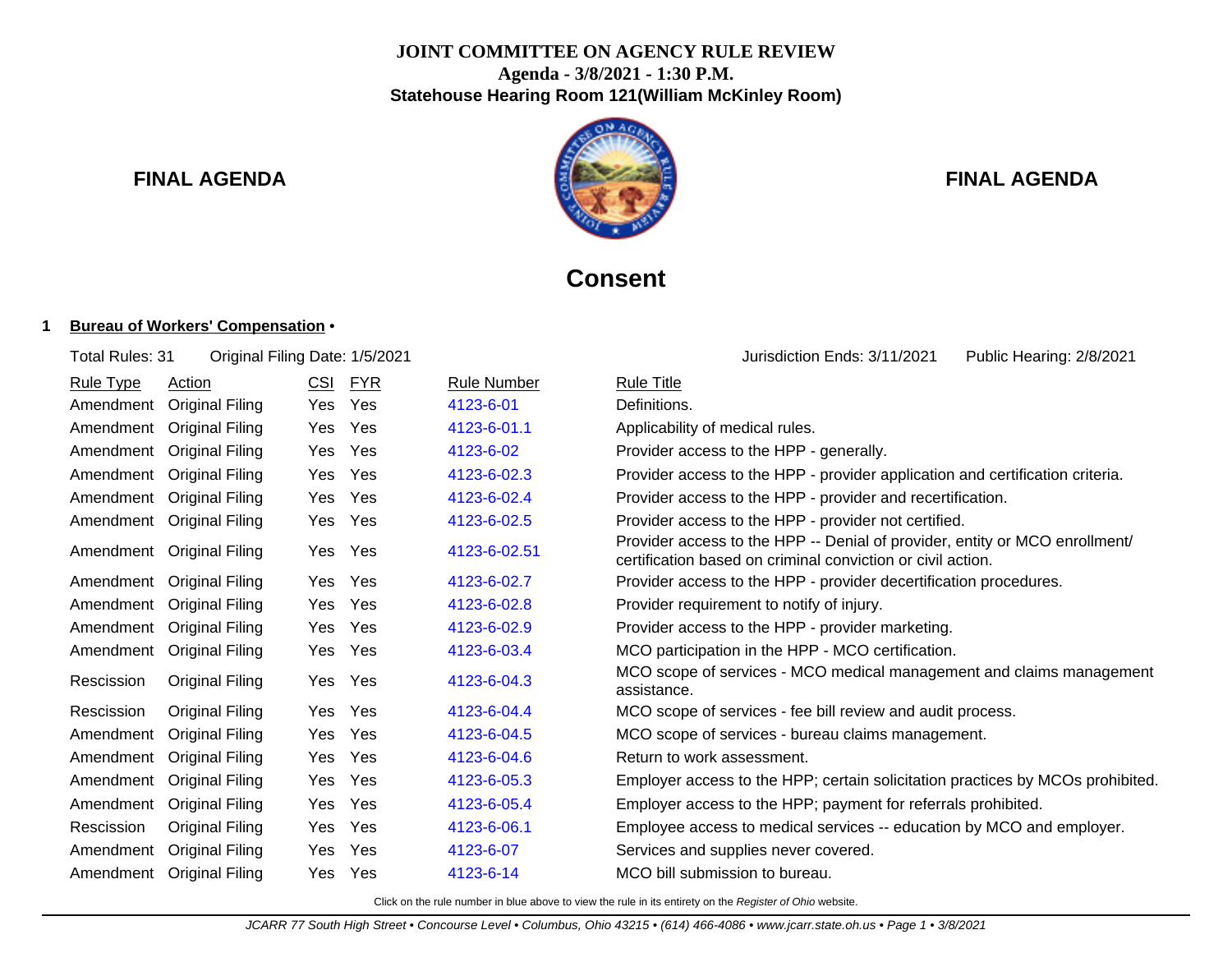# **JOINT COMMITTEE ON AGENCY RULE REVIEW 3/8/2021 - 1:30 P.M.**

#### **FINAL AGENDA**

**Statehouse Hearing Room 121(William McKinley Room)**

|    |                               | Amendment Original Filing                                   | Yes               | Yes               | 4123-6-14.1                                                         | Records to be retained by MCO.                                                                                                            |
|----|-------------------------------|-------------------------------------------------------------|-------------------|-------------------|---------------------------------------------------------------------|-------------------------------------------------------------------------------------------------------------------------------------------|
|    | Amendment                     | <b>Original Filing</b>                                      | Yes               | Yes               | 4123-6-15                                                           | Confidentiality of records.                                                                                                               |
|    |                               | Amendment Original Filing                                   | Yes               | Yes               | 4123-6-16                                                           | Alternative dispute resolution for HPP medical issues.                                                                                    |
|    |                               | Amendment Original Filing                                   | Yes               | Yes               | 4123-6-16.2                                                         | Medical treatment reimbursement requests.                                                                                                 |
|    |                               | Amendment Original Filing                                   | Yes               | Yes               | 4123-6-16.3                                                         | Reimbursement of retroactive medical treatment reimbursement requests.                                                                    |
|    |                               | Amendment Original Filing                                   | Yes               | Yes               | 4123-6-17                                                           | Bureau refusal to certify or recertify, action to decertify a provider or MCO -<br>standards and procedures for adjudication hearings.    |
|    |                               | Amendment Original Filing                                   | Yes               | Yes               | 4123-6-18                                                           | Data gathering and reporting.                                                                                                             |
|    | Amendment                     | <b>Original Filing</b>                                      | Yes               | Yes               | 4123-6-20                                                           | Obligation to submit medical documentation and reports.                                                                                   |
|    |                               | Amendment Original Filing                                   | Yes               | Yes               | 4123-6-20.1                                                         | Charges for copies of medical reports.                                                                                                    |
|    |                               | Amendment Original Filing                                   | Yes               | Yes               | 4123-6-21                                                           | Payment for outpatient medication.                                                                                                        |
|    | <b>Total Rules: 4</b>         | Amendment Original Filing<br>Original Filing Date: 1/5/2021 | Yes               | Yes               | 4123-6-21.1<br>Date of Revised Filing: 1/19/2021                    | Payment for outpatient medication by self-insuring employer.<br>Jurisdiction Ends: 3/11/2021<br>Public Hearing: 2/8/2021                  |
|    |                               |                                                             |                   |                   |                                                                     |                                                                                                                                           |
|    | <b>Rule Type</b><br>Amendment | Action                                                      | <b>CSI</b><br>Yes | <b>FYR</b><br>Yes | <b>Rule Number</b><br>4123-6-02.21                                  | <b>Rule Title</b><br>Provider access to the HPP - non-certified provider enrollment.                                                      |
|    |                               | <b>Revised Filing</b>                                       |                   | Yes               | 4123-6-02.6                                                         |                                                                                                                                           |
|    | New Rule                      | Amendment Revised Filing<br><b>Revised Filing</b>           | Yes<br>Yes        | No                | 4123-6-04.3                                                         | Provider access to the HPP -- selection by an MCO.<br>MCO scope of services - MCO medical management and claims management<br>assistance. |
|    |                               | Amendment Revised Filing                                    | Yes               | Yes               | 4123-6-10                                                           | Payment to providers.                                                                                                                     |
| 2  |                               | <b>Bureau of Workers' Compensation •</b>                    |                   |                   |                                                                     |                                                                                                                                           |
|    | Total Rules: 1                | Original Filing Date: 1/12/2021                             |                   |                   |                                                                     | Jurisdiction Ends: 3/18/2021<br>Public Hearing: 2/19/2021                                                                                 |
|    | <b>Rule Type</b>              | Action                                                      | <b>CSI</b>        | <b>FYR</b>        | <b>Rule Number</b>                                                  | <b>Rule Title</b>                                                                                                                         |
|    |                               | Amendment Original Filing                                   | Yes               | No                | 4123-6-21.3                                                         | Outpatient medication formulary.                                                                                                          |
| 3. |                               |                                                             |                   |                   | Counselor, Social Worker, and Marriage and Family Therapist Board . |                                                                                                                                           |
|    | Total Rules: 9                | Original Filing Date: 1/7/2021                              |                   |                   |                                                                     | Jurisdiction Ends: 3/13/2021<br>Public Hearing: 2/16/2021                                                                                 |
|    | <b>Rule Type</b>              | Action                                                      | <b>CSI</b>        | <b>FYR</b>        | <b>Rule Number</b>                                                  | <b>Rule Title</b>                                                                                                                         |
|    |                               | Amendment Original Filing                                   | Yes               | Yes               | 4757-1-02                                                           | Notice of board meetings.                                                                                                                 |
|    |                               | Amendment Original Filing                                   | Yes               | No                | 4757-1-08                                                           | Military provisions related to licensure for counselors, social workers and/or<br>marriage and family therapists.                         |
|    |                               | Amendment Original Filing                                   | Yes               | Yes               | 4757-3-02                                                           | Abbreviations and titles.                                                                                                                 |
|    |                               | Amendment Original Filing                                   | Yes               | <b>No</b>         | 4757-5-02                                                           | Standards of ethical practice and professional conduct: clients/consumers of<br>services.                                                 |
|    |                               |                                                             |                   |                   |                                                                     |                                                                                                                                           |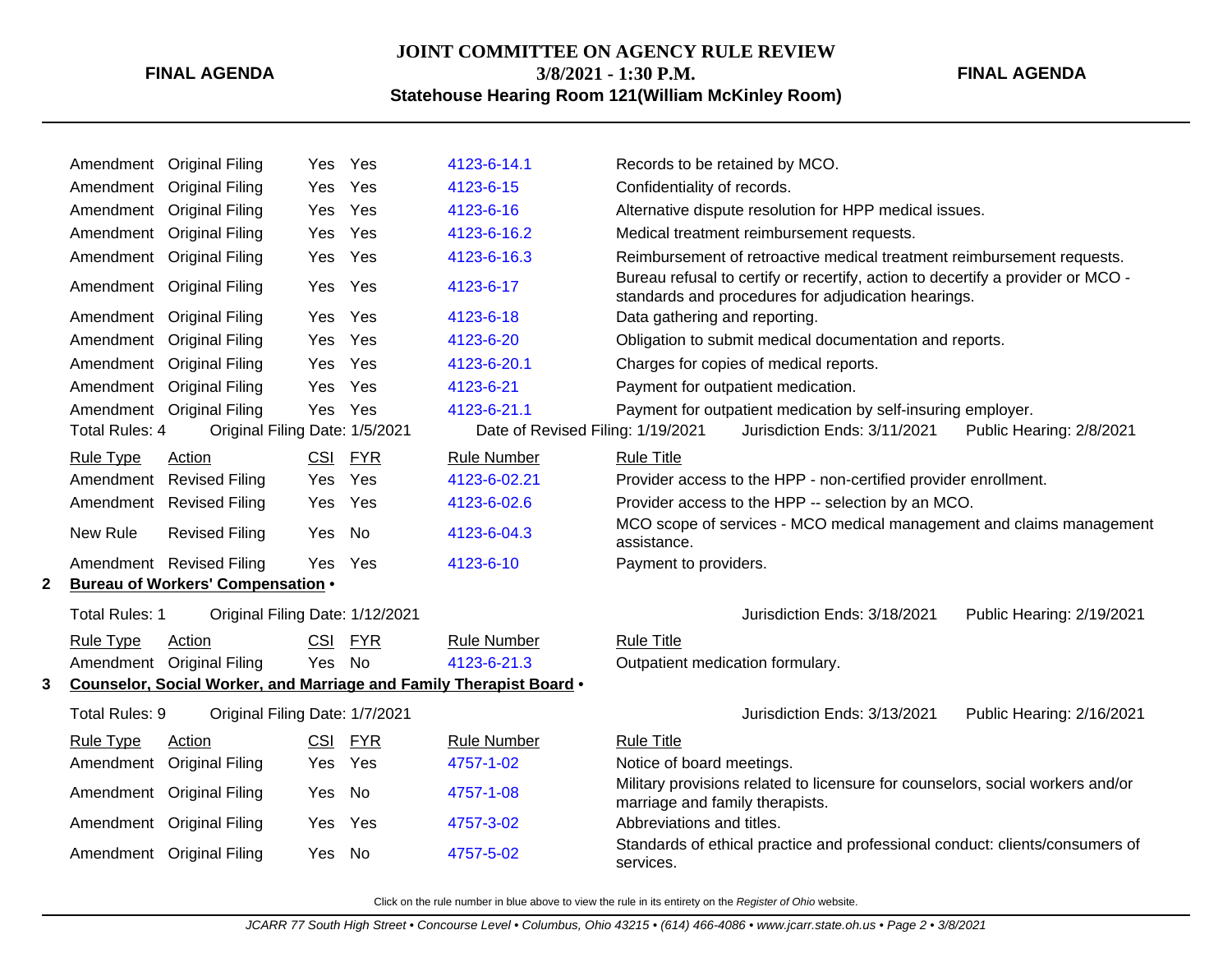## **JOINT COMMITTEE ON AGENCY RULE REVIEW**

**FINAL AGENDA**

**3/8/2021 - 1:30 P.M.**

**Statehouse Hearing Room 121(William McKinley Room)**

|                                                         |                                                    | Amendment Original Filing                                  | Yes No     |            | 4757-5-10                                                                                                |                                  |                                                                                                                                                   | Standards of ethical practice and professional conduct: reporting unethical actions. |
|---------------------------------------------------------|----------------------------------------------------|------------------------------------------------------------|------------|------------|----------------------------------------------------------------------------------------------------------|----------------------------------|---------------------------------------------------------------------------------------------------------------------------------------------------|--------------------------------------------------------------------------------------|
|                                                         |                                                    | Amendment Original Filing                                  | Yes        | Yes        | 4757-6-01                                                                                                | concerns.                        | Reports prepared for court review including custody, visitation and guardianship                                                                  |                                                                                      |
|                                                         |                                                    | Amendment Original Filing                                  | Yes        | Yes        | 4757-11-02                                                                                               | Impaired practitioner rules.     |                                                                                                                                                   |                                                                                      |
|                                                         |                                                    | Amendment Original Filing                                  | Yes        | No         | 4757-13-03                                                                                               |                                  | Requirements for licensure as a licensed professional clinical counselor.                                                                         |                                                                                      |
|                                                         |                                                    | Amendment Original Filing                                  | Yes        | No         | 4757-25-01                                                                                               | therapist.                       | Education requirements for admission to the examination for marriage and family                                                                   |                                                                                      |
|                                                         | <b>Total Rules: 2</b>                              | Original Filing Date: 1/7/2021                             |            |            | Date of Revised Filing: 1/26/2021                                                                        |                                  | Jurisdiction Ends: 3/13/2021                                                                                                                      | Public Hearing: 2/16/2021                                                            |
|                                                         | <b>Rule Type</b>                                   | Action                                                     |            | CSI FYR    | <b>Rule Number</b>                                                                                       | <b>Rule Title</b>                |                                                                                                                                                   |                                                                                      |
|                                                         |                                                    | Amendment Revised Filing                                   | Yes        | Yes        | 4757-1-07                                                                                                |                                  | Discipline actions that may include fines.                                                                                                        |                                                                                      |
|                                                         |                                                    | Amendment Revised Filing                                   | Yes        | No         | 4757-29-01                                                                                               |                                  | Marriage and family therapy supervision.                                                                                                          |                                                                                      |
| 4                                                       |                                                    |                                                            |            |            | Department of Administrative Services . Division of Human Resources                                      |                                  |                                                                                                                                                   |                                                                                      |
|                                                         | Total Rules: 1                                     | Original Filing Date: 1/15/2021                            |            |            |                                                                                                          |                                  | Jurisdiction Ends: 3/21/2021                                                                                                                      | Public Hearing: 2/18/2021                                                            |
|                                                         | <b>Rule Type</b>                                   | Action                                                     | CSI        | <b>FYR</b> | <b>Rule Number</b>                                                                                       | <b>Rule Title</b>                |                                                                                                                                                   |                                                                                      |
|                                                         | Rescission                                         | <b>Original Filing</b>                                     | <b>No</b>  | Yes        | 123:1-46-04                                                                                              |                                  | Leaves and benefits: adjutant general's full-time firefighters.                                                                                   |                                                                                      |
| Department of Commerce . Board of Building Appeals<br>5 |                                                    |                                                            |            |            |                                                                                                          |                                  |                                                                                                                                                   |                                                                                      |
|                                                         | Total Rules: 6<br>Original Filing Date: 11/25/2020 |                                                            |            |            | Date of Refiled Filing: 2/8/2021                                                                         |                                  | Jurisdiction Ends: 3/10/2021                                                                                                                      | Public Hearing: 12/28/2020                                                           |
|                                                         | Rule Type                                          | Action                                                     | <b>CSI</b> | <b>FYR</b> | <b>Rule Number</b>                                                                                       | <b>Rule Title</b>                |                                                                                                                                                   |                                                                                      |
|                                                         |                                                    | Amendment Refiled Filing                                   | Yes        | Yes        | 4101:13-1-03                                                                                             | Filing of documents.             |                                                                                                                                                   |                                                                                      |
|                                                         |                                                    | Amendment Refiled Filing                                   | Yes        | Yes        | 4101:13-1-04                                                                                             |                                  | Appeal from orders enforcing the Ohio building code, the Ohio elevator code, the<br>Ohio boiler pressure and vessel code, and the Ohio fire code. |                                                                                      |
|                                                         |                                                    | Amendment Refiled Filing                                   | Yes        | Yes        | 4101:13-1-08                                                                                             | Continuances.                    |                                                                                                                                                   |                                                                                      |
|                                                         |                                                    | Amendment Refiled Filing                                   | Yes        | Yes        | 4101:13-1-10                                                                                             | Stipulations.                    |                                                                                                                                                   |                                                                                      |
|                                                         |                                                    | Amendment Refiled Filing                                   | Yes        | Yes        | 4101:13-1-12                                                                                             |                                  | Procedure for notice of public meetings.                                                                                                          |                                                                                      |
|                                                         |                                                    | Amendment Refiled Filing                                   | Yes Yes    |            | 4101:13-1-13                                                                                             |                                  | Fees for filing and processing of appeals.                                                                                                        |                                                                                      |
| 6                                                       |                                                    | Department of Commerce . Division of Industrial Compliance |            |            |                                                                                                          |                                  |                                                                                                                                                   |                                                                                      |
|                                                         | <b>Total Rules: 7</b>                              | Original Filing Date: 11/30/2020                           |            |            | Date of Refiled Filing: 2/8/2021                                                                         |                                  | Jurisdiction Ends: 3/10/2021                                                                                                                      | Public Hearing: 1/5/2021                                                             |
|                                                         | <b>Rule Type</b>                                   | Action                                                     | <u>CSI</u> | <b>FYR</b> | <b>Rule Number</b>                                                                                       | <b>Rule Title</b>                |                                                                                                                                                   |                                                                                      |
|                                                         | Amendment                                          | <b>Refiled Filing</b>                                      | Yes        | Yes        | 1301:3-7-01                                                                                              | Definitions.                     |                                                                                                                                                   |                                                                                      |
|                                                         | Rescission                                         | <b>Refiled Filing</b>                                      | Yes        | Yes        | 1301:3-7-02                                                                                              |                                  | Application for initial certification as a backflow technician.                                                                                   |                                                                                      |
|                                                         | Amendment                                          | <b>Refiled Filing</b>                                      | Yes        | Yes        | 1301:3-7-03                                                                                              | Backflow technician examination. |                                                                                                                                                   |                                                                                      |
|                                                         |                                                    | Amendment Refiled Filing                                   | Yes        | Yes        | 1301:3-7-04                                                                                              |                                  | Fees for backflow application and examination.                                                                                                    |                                                                                      |
|                                                         |                                                    |                                                            |            |            | Click on the rule number in blue above to view the rule in its entirety on the Register of Ohio website. |                                  |                                                                                                                                                   |                                                                                      |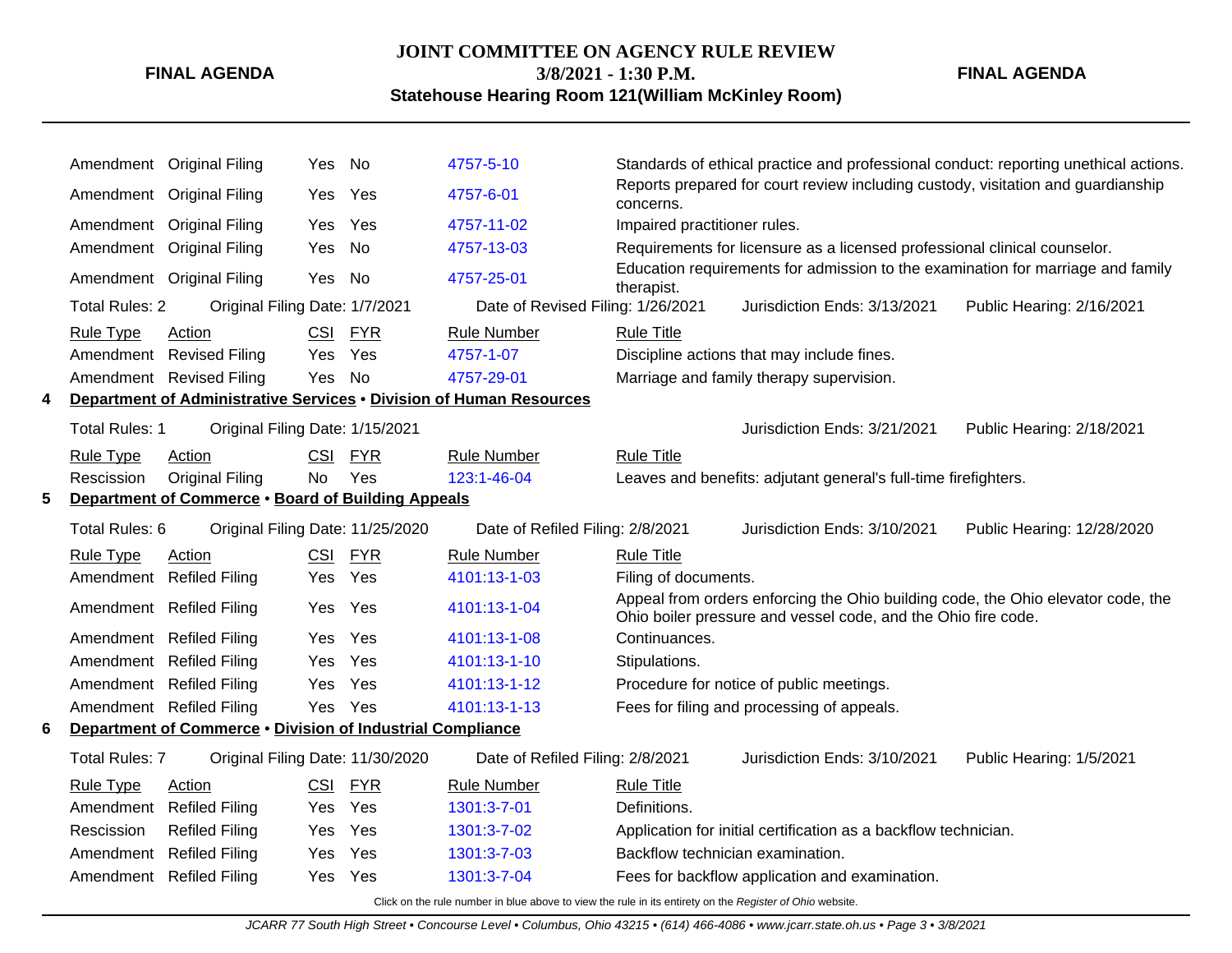**FINAL AGENDA**

**3/8/2021 - 1:30 P.M.**

**FINAL AGENDA**

**Statehouse Hearing Room 121(William McKinley Room)**

Amendment Refiled Filing Yes Yes [1301:3-7-06](http://www.registerofohio.state.oh.us/jsps/publicdisplayrules/processPublicDisplayRules.jsp?entered_rule_no=1301:3-7-06&doWhat=GETBYRULENUM&raID=0) Approval of training agency for backflow technician education. Amendment Refiled Filing Yes Yes [1301:3-7-07](http://www.registerofohio.state.oh.us/jsps/publicdisplayrules/processPublicDisplayRules.jsp?entered_rule_no=1301:3-7-07&doWhat=GETBYRULENUM&raID=0) Denial, revocation, or suspension of a backflow certificate. Amendment Refiled Filing Yes Yes [1301:3-7-08](http://www.registerofohio.state.oh.us/jsps/publicdisplayrules/processPublicDisplayRules.jsp?entered_rule_no=1301:3-7-08&doWhat=GETBYRULENUM&raID=0) Administrative appeal for backflow technician. Total Rules: 1 Original Filing Date: 11/30/2020 Date of Refiled Filing: 2/9/2021 Jurisdiction Ends: 3/11/2021 Public Hearing: 1/5/2021 Rule Type Action **CSI FYR** Rule Number Rule Title New Rule Refiled Filing Yes No [1301:3-7-02](http://www.registerofohio.state.oh.us/jsps/publicdisplayrules/processPublicDisplayRules.jsp?entered_rule_no=1301:3-7-02&doWhat=GETBYRULENUM&raID=0) Classes of backflow technician certificates; Application for initial certification as a backflow technician. **7 Department of Education** • Total Rules: 2 Original Filing Date: 1/7/2021 Jurisdiction Ends: 3/13/2021 Public Hearing: 2/9/2021 Rule Type Action **CSI FYR** Rule Number Rule Title Rescission Original Filing No Yes [3301-1-01](http://www.registerofohio.state.oh.us/jsps/publicdisplayrules/processPublicDisplayRules.jsp?entered_rule_no=3301-1-01&doWhat=GETBYRULENUM&raID=0) Rule for giving public notice of hearings. Rescission Original Filing No Yes [3301-56-02](http://www.registerofohio.state.oh.us/jsps/publicdisplayrules/processPublicDisplayRules.jsp?entered_rule_no=3301-56-02&doWhat=GETBYRULENUM&raID=0) Reading achievement improvement plans. Total Rules: 1 Original Filing Date: 1/7/2021 Date of Revised Filing: 1/13/2021 Jurisdiction Ends: 3/13/2021 Public Hearing: 2/9/2021 Rule Type Action **CSI FYR** Rule Number Rule Title New Rule Revised Filing No No [3301-56-02](http://www.registerofohio.state.oh.us/jsps/publicdisplayrules/processPublicDisplayRules.jsp?entered_rule_no=3301-56-02&doWhat=GETBYRULENUM&raID=0) Reading achievement improvement plans. **8 Department of Job and Family Services** • **Division of Food Stamps** Total Rules: 8 Original Filing Date: 1/15/2021 **Contained Accord Public Learning:** Jurisdiction Ends: 3/21/2021 Public Hearing: Rule Type Action **CSI FYR** Rule Number Rule Title Amendment Original Filing No Yes [5101:4-1-03](http://www.registerofohio.state.oh.us/jsps/publicdisplayrules/processPublicDisplayRules.jsp?entered_rule_no=5101:4-1-03&doWhat=GETBYRULENUM&raID=0) Food assistance: definitions. Amendment Original Filing No No [5101:4-2-03](http://www.registerofohio.state.oh.us/jsps/publicdisplayrules/processPublicDisplayRules.jsp?entered_rule_no=5101:4-2-03&doWhat=GETBYRULENUM&raID=0) Food assistance: assistance group definitions. Amendment Original Filing No No [5101:4-4-09](http://www.registerofohio.state.oh.us/jsps/publicdisplayrules/processPublicDisplayRules.jsp?entered_rule_no=5101:4-4-09&doWhat=GETBYRULENUM&raID=0) Food assistance: transfer of resources. Amendment Original Filing No No [5101:4-4-13](http://www.registerofohio.state.oh.us/jsps/publicdisplayrules/processPublicDisplayRules.jsp?entered_rule_no=5101:4-4-13&doWhat=GETBYRULENUM&raID=0) Food assistance: types of excluded income. Amendment Original Filing No Yes [5101:4-4-19](http://www.registerofohio.state.oh.us/jsps/publicdisplayrules/processPublicDisplayRules.jsp?entered_rule_no=5101:4-4-19&doWhat=GETBYRULENUM&raID=0) Food assistance: countable income. Amendment Original Filing No Yes [5101:4-6-03](http://www.registerofohio.state.oh.us/jsps/publicdisplayrules/processPublicDisplayRules.jsp?entered_rule_no=5101:4-6-03&doWhat=GETBYRULENUM&raID=0) Food assistance: boarders and income from boarders. New Rule Original Filing No No [5101:4-6-32](http://www.registerofohio.state.oh.us/jsps/publicdisplayrules/processPublicDisplayRules.jsp?entered_rule_no=5101:4-6-32&doWhat=GETBYRULENUM&raID=0) Food Assistance: substantial lottery and gambling winnings. Amendment Original Filing No Yes [5101:4-7-01](http://www.registerofohio.state.oh.us/jsps/publicdisplayrules/processPublicDisplayRules.jsp?entered_rule_no=5101:4-7-01&doWhat=GETBYRULENUM&raID=0) Food assistance: reporting requirements during the certification period. **9 Department of Job and Family Services** • **Division of Food Stamps** Total Rules: 2 Original Filing Date: 1/5/2021 **Contained Accord Public Heart Contained Accord Public Hearing:** Jurisdiction Ends: 3/11/2021 Public Hearing: Rule Type Action **CSI FYR** Rule Number Rule Title Amendment Original Filing No Yes [5101:4-6-31](http://www.registerofohio.state.oh.us/jsps/publicdisplayrules/processPublicDisplayRules.jsp?entered_rule_no=5101:4-6-31&doWhat=GETBYRULENUM&raID=0) Food assistance: sponsored aliens. Amendment Original Filing No Yes [5101:4-7-14](http://www.registerofohio.state.oh.us/jsps/publicdisplayrules/processPublicDisplayRules.jsp?entered_rule_no=5101:4-7-14&doWhat=GETBYRULENUM&raID=0) Food assistance: systematic alien verification for entitlements program.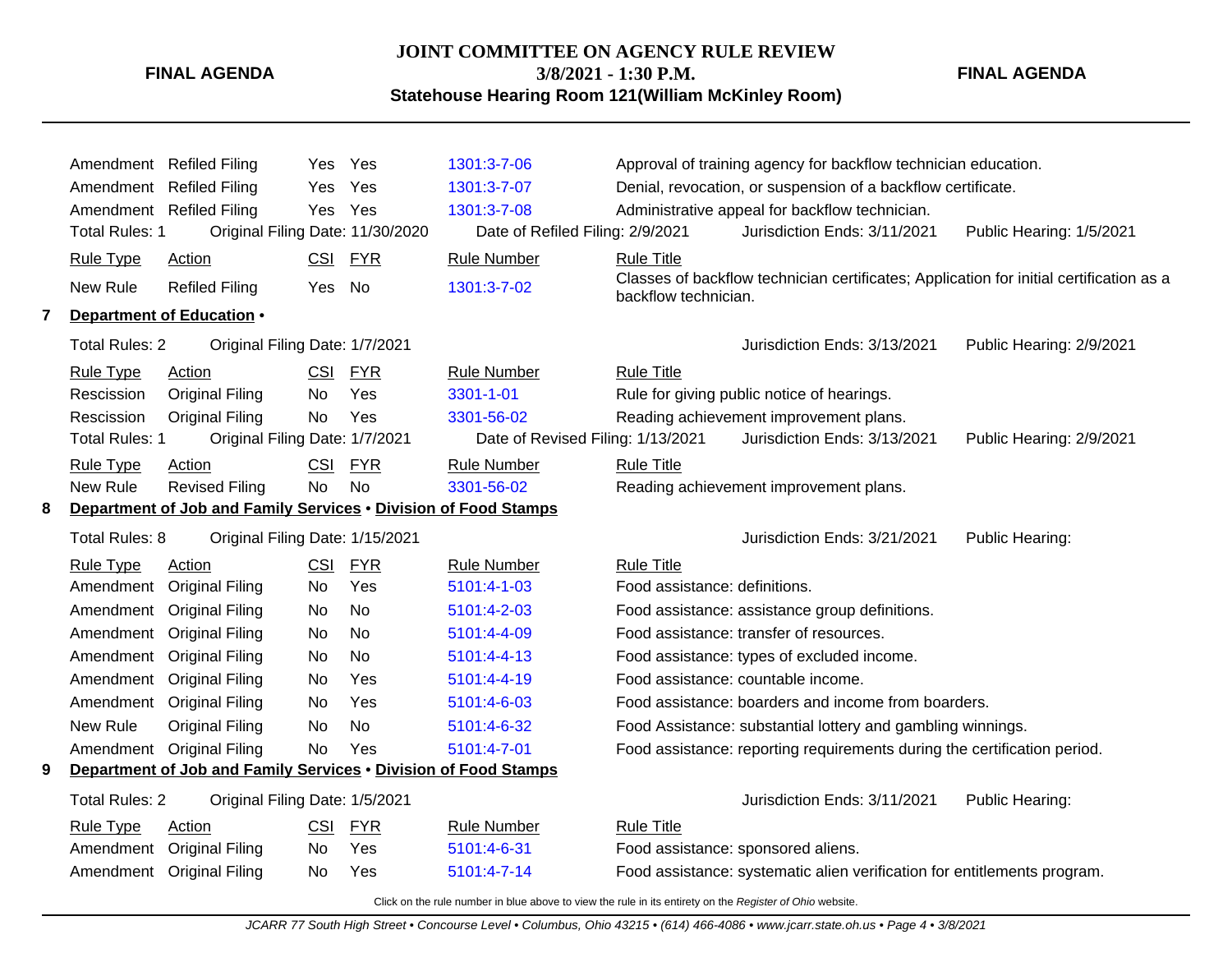**JOINT COMMITTEE ON AGENCY RULE REVIEW 3/8/2021 - 1:30 P.M. Statehouse Hearing Room 121(William McKinley Room)**

**FINAL AGENDA**

|    | 10 Department of Job and Family Services . Division of Food Stamps       |                                 |                    |                                                                               |                           |
|----|--------------------------------------------------------------------------|---------------------------------|--------------------|-------------------------------------------------------------------------------|---------------------------|
|    | <b>Total Rules: 1</b>                                                    | Original Filing Date: 1/5/2021  |                    | Jurisdiction Ends: 3/11/2021                                                  | Public Hearing:           |
|    | Action<br><b>Rule Type</b>                                               | <b>CSI</b><br><b>FYR</b>        | Rule Number        | <b>Rule Title</b>                                                             |                           |
|    | Amendment Original Filing                                                | Yes<br><b>No</b>                | 5101:4-6-27        | Food assistance: shelters for battered persons and their children.            |                           |
| 11 | Department of Job and Family Services . Division of Food Stamps          |                                 |                    |                                                                               |                           |
|    | <b>Total Rules: 1</b>                                                    | Original Filing Date: 1/5/2021  |                    | Jurisdiction Ends: 3/11/2021                                                  | Public Hearing: 2/10/2021 |
|    | <b>Rule Type</b><br><b>Action</b>                                        | <b>CSI</b><br><b>FYR</b>        | <b>Rule Number</b> | <b>Rule Title</b>                                                             |                           |
|    | Amendment Original Filing                                                | Yes<br><b>No</b>                | 5101:4-7-08        | Food assistance: new hire reporting program (W-4).                            |                           |
|    | 12 Department of Job and Family Services . Division of Public Assistance |                                 |                    |                                                                               |                           |
|    | <b>Total Rules: 1</b>                                                    | Original Filing Date: 1/6/2021  |                    | Jurisdiction Ends: 3/12/2021                                                  | Public Hearing: 2/10/2021 |
|    | <b>Rule Type</b><br>Action                                               | CSI<br><b>FYR</b>               | <b>Rule Number</b> | <b>Rule Title</b>                                                             |                           |
|    | Amendment Original Filing                                                | Yes<br><b>No</b>                | 5101:1-23-40       | Ohio works first: payments.                                                   |                           |
| 13 | Department of Job and Family Services . Division of Public Assistance    |                                 |                    |                                                                               |                           |
|    | Total Rules: 1                                                           | Original Filing Date: 1/6/2021  |                    | Jurisdiction Ends: 3/12/2021                                                  | Public Hearing: 2/10/2021 |
|    | <b>Rule Type</b><br>Action                                               | CSI<br><b>FYR</b>               | <b>Rule Number</b> | <b>Rule Title</b>                                                             |                           |
|    | Amendment Original Filing                                                | Yes<br><b>No</b>                | 5101:1-2-85        | Cash assistance: new hire reporting program (W-4).                            |                           |
|    | 14 Department of Job and Family Services . Division of Public Assistance |                                 |                    |                                                                               |                           |
|    | <b>Total Rules: 1</b>                                                    | Original Filing Date: 1/5/2021  |                    | Jurisdiction Ends: 3/11/2021                                                  | Public Hearing: 2/10/2021 |
|    | <b>Rule Type</b><br><b>Action</b>                                        | <b>CSI</b><br>FYR               | <b>Rule Number</b> | <b>Rule Title</b>                                                             |                           |
|    | Amendment Original Filing                                                | Yes<br><b>No</b>                | 5101:1-23-50       | Ohio works first: learning, earning and parenting program.                    |                           |
|    | 15 Department of Job and Family Services . Division of Public Assistance |                                 |                    |                                                                               |                           |
|    | <b>Total Rules: 1</b>                                                    | Original Filing Date: 1/5/2021  |                    | Jurisdiction Ends: 3/11/2021                                                  | Public Hearing: 2/10/2021 |
|    | <b>Rule Type</b><br>Action                                               | CSI<br><b>FYR</b>               | <b>Rule Number</b> | <b>Rule Title</b>                                                             |                           |
|    | Amendment Original Filing                                                | Yes<br>No                       | 5101:1-24-20       | Prevention, retention and contingency program: excluded income and resources. |                           |
|    | 16 Department of Job and Family Services . Division of Public Assistance |                                 |                    |                                                                               |                           |
|    | Total Rules: 3                                                           | Original Filing Date: 1/15/2021 |                    | Jurisdiction Ends: 3/21/2021                                                  | Public Hearing: 2/17/2021 |
|    | <b>Rule Type</b><br>Action                                               | CSI<br><b>FYR</b>               | <b>Rule Number</b> | <b>Rule Title</b>                                                             |                           |
|    | Amendment Original Filing                                                | No<br>No                        | 5101:1-3-01        | Ohio works first: federal work participation rates.                           |                           |
|    | Amendment Original Filing                                                | No<br>No                        | 5101:1-23-10       | Ohio works first: assistance group determination.                             |                           |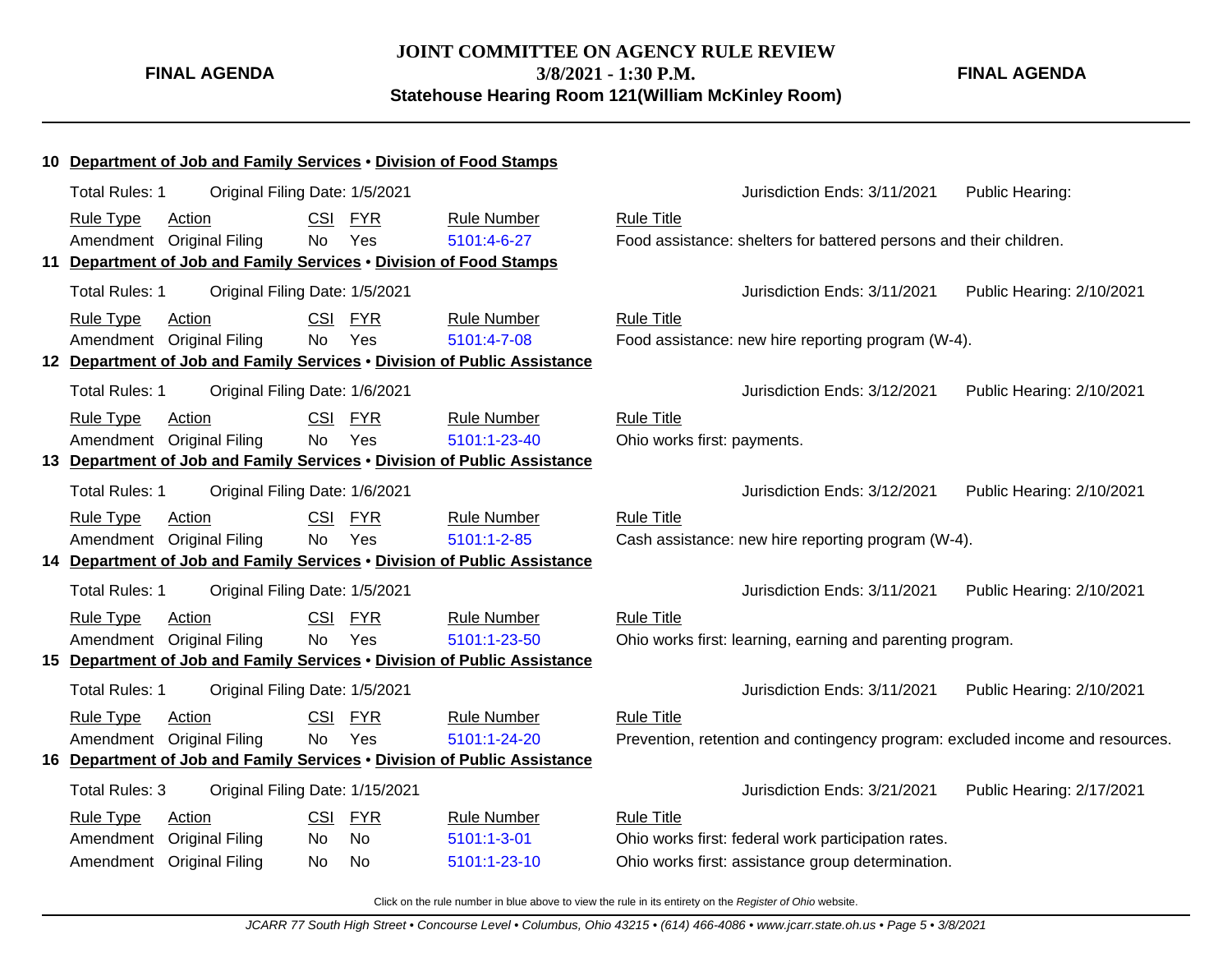**3/8/2021 - 1:30 P.M.**

**Statehouse Hearing Room 121(William McKinley Room)**

Amendment Original Filing No Yes [5101:1-23-20.1](http://www.registerofohio.state.oh.us/jsps/publicdisplayrules/processPublicDisplayRules.jsp?entered_rule_no=5101:1-23-20.1&doWhat=GETBYRULENUM&raID=0) Ohio works first: excluded income. **17 Department of Job and Family Services** • **Division of Social Services** Total Rules: 4 Original Filing Date: 1/15/2021 Jurisdiction Ends: 3/21/2021 Public Hearing: 2/17/2021 Rule Type Action **CSI FYR** Rule Number Rule Title Amendment Original Filing No No [5101:2-1-01](http://www.registerofohio.state.oh.us/jsps/publicdisplayrules/processPublicDisplayRules.jsp?entered_rule_no=5101:2-1-01&doWhat=GETBYRULENUM&raID=0) Children services definitions of terms. Amendment Original Filing No No [5101:2-36-10](http://www.registerofohio.state.oh.us/jsps/publicdisplayrules/processPublicDisplayRules.jsp?entered_rule_no=5101:2-36-10&doWhat=GETBYRULENUM&raID=0) PCSA requirements for responding to family in need of services reports. Amendment Original Filing No No [5101:2-40-02](http://www.registerofohio.state.oh.us/jsps/publicdisplayrules/processPublicDisplayRules.jsp?entered_rule_no=5101:2-40-02&doWhat=GETBYRULENUM&raID=0) Supportive services for prevention of placement, reunification and life skills. New Rule Original Filing No No [5101:2-40-05](http://www.registerofohio.state.oh.us/jsps/publicdisplayrules/processPublicDisplayRules.jsp?entered_rule_no=5101:2-40-05&doWhat=GETBYRULENUM&raID=0) PCSA requirements for providing family first prevention services. **18 Department of Job and Family Services** • **Division of Social Services** Total Rules: 1 Original Filing Date: 11/30/2020 Date of Refiled Filing: 2/19/2021 Jurisdiction Ends: 3/21/2021 Public Hearing: 1/5/2021 Rule Type Action **CSI FYR** Rule Number Rule Title Amendment Refiled Filing Yes Yes [5101:2-48-10](http://www.registerofohio.state.oh.us/jsps/publicdisplayrules/processPublicDisplayRules.jsp?entered_rule_no=5101:2-48-10&doWhat=GETBYRULENUM&raID=0) Restrictions concerning provision of adoption services. **19 Department of Job and Family Services** • **Division of Social Services** Total Rules: 4 Original Filing Date: 12/2/2020 Jurisdiction Ends: 3/10/2021 Public Hearing: 1/5/2021 Rule Type Action CSI FYR Rule Number Rule Title Amendment Original Filing Yes Yes [5101:2-33-03](http://www.registerofohio.state.oh.us/jsps/publicdisplayrules/processPublicDisplayRules.jsp?entered_rule_no=5101:2-33-03&doWhat=GETBYRULENUM&raID=0) Procedure for complaints of alleged discriminatory acts, policies or practices in the foster care or adoption process that involve race, color or national origin. Amendment Original Filing Yes Yes [5101:2-33-11](http://www.registerofohio.state.oh.us/jsps/publicdisplayrules/processPublicDisplayRules.jsp?entered_rule_no=5101:2-33-11&doWhat=GETBYRULENUM&raID=0) Multiethnic Placement Act (MEPA) agency administrative requirements. Amendment Original Filing Yes Yes [5101:2-33-13](http://www.registerofohio.state.oh.us/jsps/publicdisplayrules/processPublicDisplayRules.jsp?entered_rule_no=5101:2-33-13&doWhat=GETBYRULENUM&raID=0) Administrative procedures for falsification in adoption. Amendment Original Filing Yes Yes [5101:2-33-70](http://www.registerofohio.state.oh.us/jsps/publicdisplayrules/processPublicDisplayRules.jsp?entered_rule_no=5101:2-33-70&doWhat=GETBYRULENUM&raID=0) Statewide automated child welfare information system (SACWIS) access. **20 Department of Job and Family Services** • **Division of Social Services** Total Rules: 3 Original Filing Date: 1/20/2021 Jurisdiction Ends: 3/26/2021 Public Hearing: 2/24/2021 Rule Type Action **CSI FYR** Rule Number Rule Title Amendment Original Filing Yes Yes [5101:2-42-90](http://www.registerofohio.state.oh.us/jsps/publicdisplayrules/processPublicDisplayRules.jsp?entered_rule_no=5101:2-42-90&doWhat=GETBYRULENUM&raID=0) Information to be provided to children, caregivers, school districts and juvenile courts. Amendment Original Filing Yes Yes [5101:2-48-15](http://www.registerofohio.state.oh.us/jsps/publicdisplayrules/processPublicDisplayRules.jsp?entered_rule_no=5101:2-48-15&doWhat=GETBYRULENUM&raID=0) Provision of information to a prospective adoptive parent matched with a specific child. Amendment Original Filing Yes Yes [5101:2-48-21](http://www.registerofohio.state.oh.us/jsps/publicdisplayrules/processPublicDisplayRules.jsp?entered_rule_no=5101:2-48-21&doWhat=GETBYRULENUM&raID=0) Child study inventory. **21 Department of Job and Family Services** • **Division of Social Services** Total Rules: 3 Original Filing Date: 1/11/2021 Jurisdiction Ends: 3/17/2021 Public Hearing: 2/17/2021 Rule Type Action **CSI FYR** Rule Number Rule Title

Click on the rule number in blue above to view the rule in its entirety on the Register of Ohio website.

**FINAL AGENDA**

**FINAL AGENDA**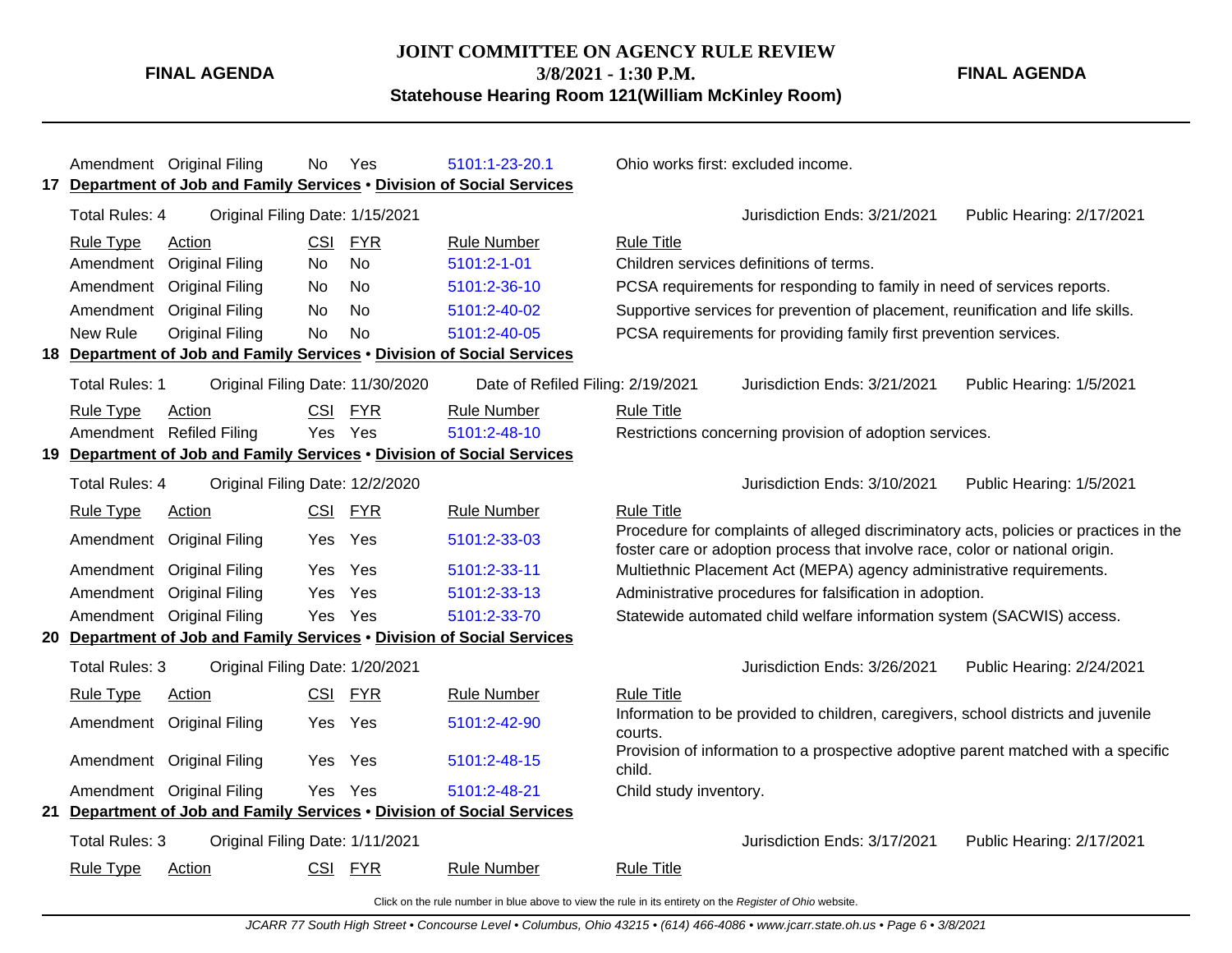#### **JOINT COMMITTEE ON AGENCY RULE REVIEW**

**3/8/2021 - 1:30 P.M.**

**Statehouse Hearing Room 121(William McKinley Room)**

**FINAL AGENDA**

| New Rule<br>New Rule<br><b>Total Rules: 2</b><br><b>Rule Type</b><br>New Rule<br>New Rule | <b>Original Filing</b><br><b>Original Filing</b><br>Amendment Original Filing<br>Original Filing Date: 1/11/2021<br>Action<br><b>Revised Filing</b><br><b>Revised Filing</b> | Yes<br>Yes<br>No<br>Yes<br>Yes | No<br><b>No</b><br><b>No</b><br>CSI FYR<br><b>No</b><br><b>No</b> | 5101:2-12-02.3<br>5101:2-14-02.2<br>5101:2-16-10<br>Date of Revised Filing: 1/29/2021<br><b>Rule Number</b><br>5101:2-12-02.2<br>5101:2-13-02.2 | <b>Rule Title</b>                                    | Temporary pandemic school-age child care centers.<br>Transitional pandemic requirements for a certified in-home aide.<br>Payment rates and procedures for providers of publicly funded child care services.<br>Jurisdiction Ends: 3/17/2021<br>Transitional pandemic requirements for a licensed child care center.<br>Transitional pandemic requirements for a licensed family child care provider. | Public Hearing: 2/17/2021 |
|-------------------------------------------------------------------------------------------|------------------------------------------------------------------------------------------------------------------------------------------------------------------------------|--------------------------------|-------------------------------------------------------------------|-------------------------------------------------------------------------------------------------------------------------------------------------|------------------------------------------------------|------------------------------------------------------------------------------------------------------------------------------------------------------------------------------------------------------------------------------------------------------------------------------------------------------------------------------------------------------------------------------------------------------|---------------------------|
|                                                                                           | 22 Department of Job and Family Services . Division of Social Services                                                                                                       |                                |                                                                   |                                                                                                                                                 |                                                      |                                                                                                                                                                                                                                                                                                                                                                                                      |                           |
| <b>Total Rules: 1</b>                                                                     | Original Filing Date: 1/15/2021                                                                                                                                              |                                |                                                                   |                                                                                                                                                 |                                                      | Jurisdiction Ends: 3/21/2021                                                                                                                                                                                                                                                                                                                                                                         | Public Hearing:           |
| <b>Rule Type</b><br>New Rule                                                              | Action<br><b>Original Filing</b>                                                                                                                                             | <b>CSI</b><br><b>No</b>        | <b>FYR</b><br><b>No</b>                                           | <b>Rule Number</b><br>5101:2-42-18.2<br>23 Department of Public Safety . Private Investigator Security Guard Services                           | <b>Rule Title</b><br>Kinship support program.        |                                                                                                                                                                                                                                                                                                                                                                                                      |                           |
| <b>Total Rules: 1</b>                                                                     | Original Filing Date: 6/26/2020                                                                                                                                              |                                |                                                                   | Date of Refiled Filing: 2/8/2021                                                                                                                |                                                      | Jurisdiction Ends: 3/10/2021                                                                                                                                                                                                                                                                                                                                                                         | Public Hearing: 7/28/2020 |
| <b>Rule Type</b>                                                                          | Action<br>Amendment Refiled Filing<br>24 Department of Rehabilitation and Correction .                                                                                       | <b>CSI</b><br>Yes              | <b>FYR</b><br>Yes                                                 | <b>Rule Number</b><br>4501:7-1-17                                                                                                               | <b>Rule Title</b><br>Fees.                           |                                                                                                                                                                                                                                                                                                                                                                                                      |                           |
| <b>Total Rules: 1</b>                                                                     | Original Filing Date: 12/30/2020                                                                                                                                             |                                |                                                                   |                                                                                                                                                 |                                                      | Jurisdiction Ends: 3/10/2021                                                                                                                                                                                                                                                                                                                                                                         | Public Hearing:           |
| <b>Rule Type</b>                                                                          | Action                                                                                                                                                                       | <b>CSI</b>                     | <b>FYR</b>                                                        | <b>Rule Number</b>                                                                                                                              | <b>Rule Title</b>                                    |                                                                                                                                                                                                                                                                                                                                                                                                      |                           |
|                                                                                           | Amendment Original Filing                                                                                                                                                    | No                             | Yes                                                               | 5120-12-01                                                                                                                                      | eligibility.                                         | Establishment of a transitional control program and minimum criteria defining                                                                                                                                                                                                                                                                                                                        |                           |
|                                                                                           | 25 Department of Rehabilitation and Correction .                                                                                                                             |                                |                                                                   |                                                                                                                                                 |                                                      |                                                                                                                                                                                                                                                                                                                                                                                                      |                           |
| <b>Total Rules: 1</b>                                                                     | Original Filing Date: 12/30/2020                                                                                                                                             |                                |                                                                   |                                                                                                                                                 |                                                      | Jurisdiction Ends: 3/10/2021                                                                                                                                                                                                                                                                                                                                                                         | Public Hearing:           |
| <b>Rule Type</b>                                                                          | Action<br>Amendment Original Filing<br>26 Department of Rehabilitation and Correction .                                                                                      | <b>CSI</b><br><b>No</b>        | <b>FYR</b><br><b>No</b>                                           | <b>Rule Number</b><br>5120-9-31                                                                                                                 | <b>Rule Title</b><br>The inmate grievance procedure. |                                                                                                                                                                                                                                                                                                                                                                                                      |                           |
| Total Rules: 5                                                                            | Original Filing Date: 1/4/2021                                                                                                                                               |                                |                                                                   |                                                                                                                                                 |                                                      | Jurisdiction Ends: 3/10/2021                                                                                                                                                                                                                                                                                                                                                                         | Public Hearing:           |
| <b>Rule Type</b>                                                                          | Action<br>Amendment Original Filing<br>Amendment Original Filing                                                                                                             | <b>CSI</b><br>No<br>No         | <b>FYR</b><br>Yes<br>Yes                                          | <b>Rule Number</b><br>5120-17-01<br>5120-17-02                                                                                                  | <b>Rule Title</b>                                    | Establishment of a community-based substance use disorder treatment program<br>and minimum criteria defining eligibility.<br>Screening and selection for transfer to community-based substance use disorder                                                                                                                                                                                          |                           |
|                                                                                           |                                                                                                                                                                              |                                |                                                                   |                                                                                                                                                 | treatment program.                                   |                                                                                                                                                                                                                                                                                                                                                                                                      |                           |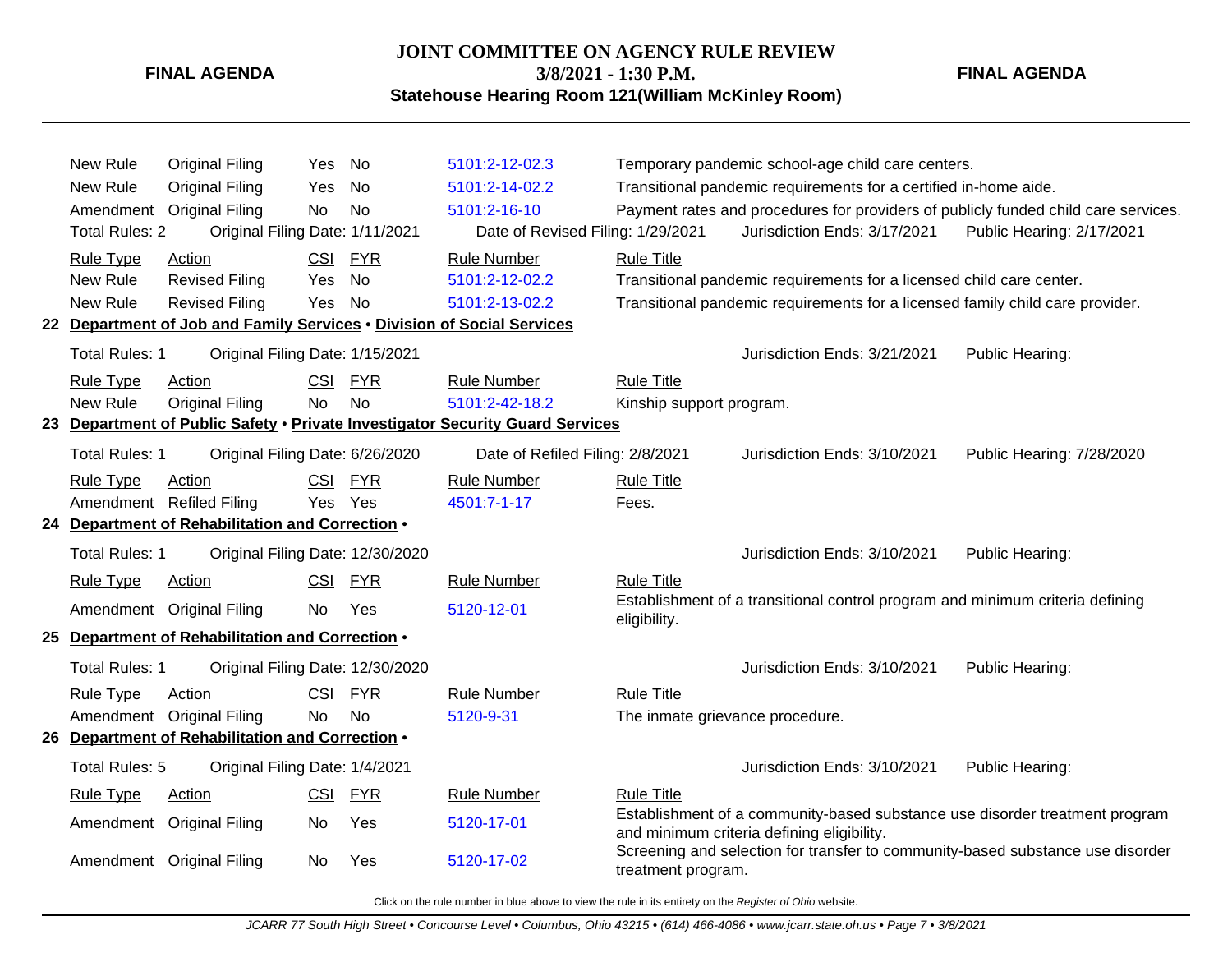### **JOINT COMMITTEE ON AGENCY RULE REVIEW 3/8/2021 - 1:30 P.M.**

**FINAL AGENDA**

**Statehouse Hearing Room 121(William McKinley Room)**

|                       | Amendment Original Filing                        | No.        | Yes        | 5120-17-03                                                                                 |                               | Transfer, transportation and conditions of participation.                      |                          |
|-----------------------|--------------------------------------------------|------------|------------|--------------------------------------------------------------------------------------------|-------------------------------|--------------------------------------------------------------------------------|--------------------------|
| Amendment             | <b>Original Filing</b>                           | No         | Yes        | 5120-17-04                                                                                 |                               | Electronic monitoring of prisoners.                                            |                          |
| Amendment             | <b>Original Filing</b>                           | No         | Yes        | 5120-17-07                                                                                 | Sanctions.                    |                                                                                |                          |
|                       | 27 Department of Rehabilitation and Correction . |            |            |                                                                                            |                               |                                                                                |                          |
| <b>Total Rules: 1</b> | Original Filing Date: 12/30/2020                 |            |            |                                                                                            |                               | Jurisdiction Ends: 3/10/2021                                                   | Public Hearing:          |
| <b>Rule Type</b>      | Action                                           | CSI        | <b>FYR</b> | <b>Rule Number</b>                                                                         | <b>Rule Title</b>             |                                                                                |                          |
| Amendment             | <b>Original Filing</b>                           | <b>No</b>  | Yes        | 5120-9-49                                                                                  | Public records.               |                                                                                |                          |
|                       |                                                  |            |            | 28 Department of Rehabilitation and Correction . Division of Parole and Community Services |                               |                                                                                |                          |
| Total Rules: 5        | Original Filing Date: 1/4/2021                   |            |            |                                                                                            |                               | Jurisdiction Ends: 3/10/2021                                                   | Public Hearing:          |
| <b>Rule Type</b>      | Action                                           | CSI        | <b>FYR</b> | <b>Rule Number</b>                                                                         | <b>Rule Title</b>             |                                                                                |                          |
| Amendment             | <b>Original Filing</b>                           | No         | Yes        | 5120:1-1-12                                                                                | Conditions of release.        |                                                                                |                          |
| Amendment             | <b>Original Filing</b>                           | No         | Yes        | 5120:1-1-33                                                                                |                               | Release to state or federal detainer.                                          |                          |
| Amendment             | <b>Original Filing</b>                           | No         | Yes        | 5120:1-1-37                                                                                | Authority to carry firearms.  |                                                                                |                          |
| Amendment             | <b>Original Filing</b>                           | No         | Yes        | 5120:1-10-10                                                                               | Food service.                 |                                                                                |                          |
| Amendment             | <b>Original Filing</b>                           | No         | Yes        | 5120:1-10-18                                                                               | Staff training.               |                                                                                |                          |
| <b>Total Rules: 1</b> | Original Filing Date: 1/4/2021                   |            |            | Date of Revised Filing: 1/20/2021                                                          |                               | Jurisdiction Ends: 3/10/2021                                                   | Public Hearing:          |
| <b>Rule Type</b>      | Action                                           | <b>CSI</b> | <b>FYR</b> | <b>Rule Number</b>                                                                         | <b>Rule Title</b>             |                                                                                |                          |
|                       | Amendment Revised Filing                         | No         | Yes        | 5120:1-1-39                                                                                | Use of force.                 |                                                                                |                          |
|                       |                                                  |            |            | 29 Department of Rehabilitation and Correction . Division of Parole and Community Services |                               |                                                                                |                          |
| Total Rules: 10       | Original Filing Date: 1/4/2021                   |            |            |                                                                                            |                               | Jurisdiction Ends: 3/10/2021                                                   | Public Hearing: 2/9/2021 |
| <b>Rule Type</b>      | Action                                           | CSI        | <b>FYR</b> | <b>Rule Number</b>                                                                         | <b>Rule Title</b>             |                                                                                |                          |
| Amendment             | <b>Original Filing</b>                           | No         | Yes        | 5120:1-1-31                                                                                | Detainers.                    |                                                                                |                          |
| Amendment             | <b>Original Filing</b>                           | No         | Yes        | 5120:1-1-34                                                                                | Return to Ohio on a detainer. |                                                                                |                          |
| Amendment             | <b>Original Filing</b>                           | No         | Yes        | 5120:1-1-40                                                                                | Medical release.              |                                                                                |                          |
| Amendment             | <b>Original Filing</b>                           | No         | Yes        | 5120:1-1-42                                                                                | terminated.                   | Designation of post-release control period as favorable or unfavorable when    |                          |
| Amendment             | <b>Original Filing</b>                           | No         | Yes        | 5120:1-3-03                                                                                | Inspection process.           |                                                                                |                          |
| Amendment             | <b>Original Filing</b>                           | No         | Yes        | 5120:1-14-03                                                                               | correctional facilities.      | Requirements for facility governing boards in the operation of community based |                          |
| Amendment             | <b>Original Filing</b>                           | No         | Yes        | 5120:1-14-04                                                                               | Screening standards.          |                                                                                |                          |
|                       | Amendment Original Filing                        | No         | Yes        | 5120:1-14-05                                                                               |                               | Application and fiscal management for facility governing boards.               |                          |
|                       |                                                  |            |            |                                                                                            |                               |                                                                                |                          |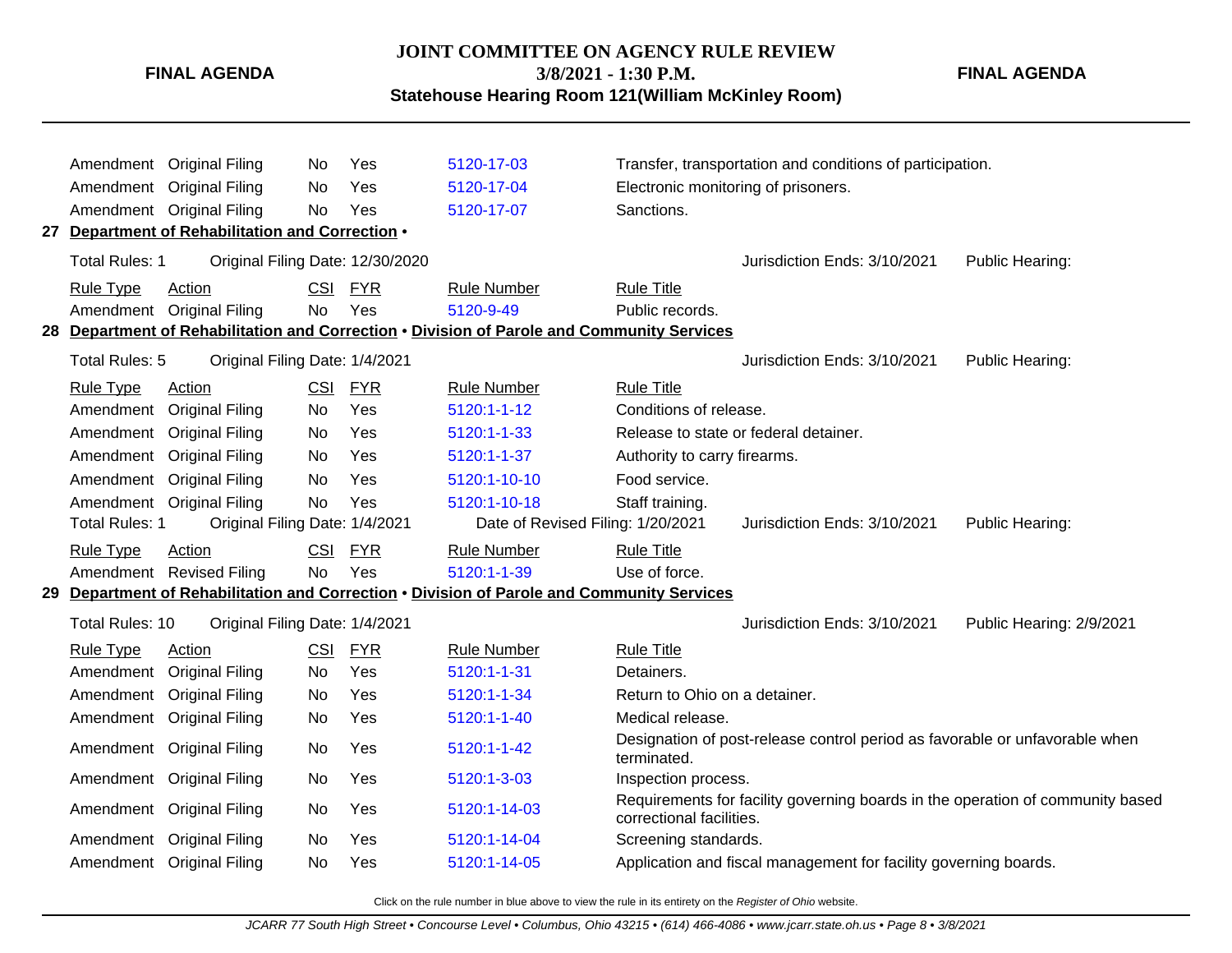#### **JOINT COMMITTEE ON AGENCY RULE REVIEW**

**3/8/2021 - 1:30 P.M.**

**Statehouse Hearing Room 121(William McKinley Room)**

**FINAL AGENDA**

Amendment Original Filing No Yes [5120:1-14-06](http://www.registerofohio.state.oh.us/jsps/publicdisplayrules/processPublicDisplayRules.jsp?entered_rule_no=5120:1-14-06&doWhat=GETBYRULENUM&raID=0) Proposals for community based correctional facility programs. Rescission Original Filing No Yes [5120:1-14-10](http://www.registerofohio.state.oh.us/jsps/publicdisplayrules/processPublicDisplayRules.jsp?entered_rule_no=5120:1-14-10&doWhat=GETBYRULENUM&raID=0) Specific operating standards for community-based correctional facilities. Total Rules: 1 Original Filing Date: 1/4/2021 Date of Revised Filing: 1/8/2021 Jurisdiction Ends: 3/10/2021 Public Hearing: 2/9/2021 Rule Type Action **CSI FYR** Rule Number Rule Title New Rule Revised Filing No No [5120:1-14-10](http://www.registerofohio.state.oh.us/jsps/publicdisplayrules/processPublicDisplayRules.jsp?entered_rule_no=5120:1-14-10&doWhat=GETBYRULENUM&raID=0) Specific operating standards for community-based correctional facilities. **30 Department of Rehabilitation and Correction** • **Division of Parole and Community Services** Total Rules: 1 Original Filing Date: 12/28/2020 Jurisdiction Ends: 3/10/2021 Public Hearing: 2/2/2021 Rule Type Action **CSI FYR** Rule Number Rule Title New Rule Original Filing No No [5120:1-14-09](http://www.registerofohio.state.oh.us/jsps/publicdisplayrules/processPublicDisplayRules.jsp?entered_rule_no=5120:1-14-09&doWhat=GETBYRULENUM&raID=0) General operating standards for community-based correctional facilities. **31 Department of Rehabilitation and Correction** • **Division of Parole and Community Services** Total Rules: 1 Original Filing Date: 1/4/2021 Jurisdiction Ends: 3/10/2021 Public Hearing: 2/9/2021 Rule Type Action **CSI FYR** Rule Number Rule Title Rescission Original Filing No Yes [5120:1-3-04](http://www.registerofohio.state.oh.us/jsps/publicdisplayrules/processPublicDisplayRules.jsp?entered_rule_no=5120:1-3-04&doWhat=GETBYRULENUM&raID=0) Evaluation of licensed halfway house or community residential centers. **32 Department of Taxation** • Total Rules: 3 Original Filing Date: 12/9/2020 Jurisdiction Ends: 3/10/2021 Public Hearing: Rule Type Action **CSI FYR** Rule Number Rule Title Amendment Original Filing Yes Yes [5703-29-04](http://www.registerofohio.state.oh.us/jsps/publicdisplayrules/processPublicDisplayRules.jsp?entered_rule_no=5703-29-04&doWhat=GETBYRULENUM&raID=0) Excluded person -- consolidated elected and combined taxpayer groups. Amendment Original Filing Yes Yes [5703-29-05](http://www.registerofohio.state.oh.us/jsps/publicdisplayrules/processPublicDisplayRules.jsp?entered_rule_no=5703-29-05&doWhat=GETBYRULENUM&raID=0) Commercial activity tax taxpayers must file and pay electronically. Amendment Original Filing Yes No [5703-29-16](http://www.registerofohio.state.oh.us/jsps/publicdisplayrules/processPublicDisplayRules.jsp?entered_rule_no=5703-29-16&doWhat=GETBYRULENUM&raID=0) Qualified distribution center. **33 Department of Taxation** • Total Rules: 1 Original Filing Date: 12/9/2020 **Jurisdiction Ends: 3/10/2021** Public Hearing: Rule Type Action CSI FYR Rule Number Rule Title Amendment Original Filing Yes Yes [5703-37-03](http://www.registerofohio.state.oh.us/jsps/publicdisplayrules/processPublicDisplayRules.jsp?entered_rule_no=5703-37-03&doWhat=GETBYRULENUM&raID=0) Supplier must file and pay electronically. **34 Liquor Control** • **Liquor Control Commission** Total Rules: 6 Original Filing Date: 1/15/2021 Date of Revised Filing: 2/16/2021 Jurisdiction Ends: 3/21/2021 Public Hearing: 2/19/2021 Rule Type Action **CSI FYR** Rule Number Rule Title Amendment Revised Filing Yes Yes [4301:1-1-19](http://www.registerofohio.state.oh.us/jsps/publicdisplayrules/processPublicDisplayRules.jsp?entered_rule_no=4301:1-1-19&doWhat=GETBYRULENUM&raID=0) Permits: Duties of licensing division. Amendment Revised Filing Yes Yes [4301:1-1-20](http://www.registerofohio.state.oh.us/jsps/publicdisplayrules/processPublicDisplayRules.jsp?entered_rule_no=4301:1-1-20&doWhat=GETBYRULENUM&raID=0) Permits (manufacturers and distributors) - reinspection after suspension. Amendment Revised Filing Yes Yes [4301:1-1-26](http://www.registerofohio.state.oh.us/jsps/publicdisplayrules/processPublicDisplayRules.jsp?entered_rule_no=4301:1-1-26&doWhat=GETBYRULENUM&raID=0) Permits - identification of vehicles used by "H" permit holders. Amendment Revised Filing Yes Yes [4301:1-1-32](http://www.registerofohio.state.oh.us/jsps/publicdisplayrules/processPublicDisplayRules.jsp?entered_rule_no=4301:1-1-32&doWhat=GETBYRULENUM&raID=0) Samples.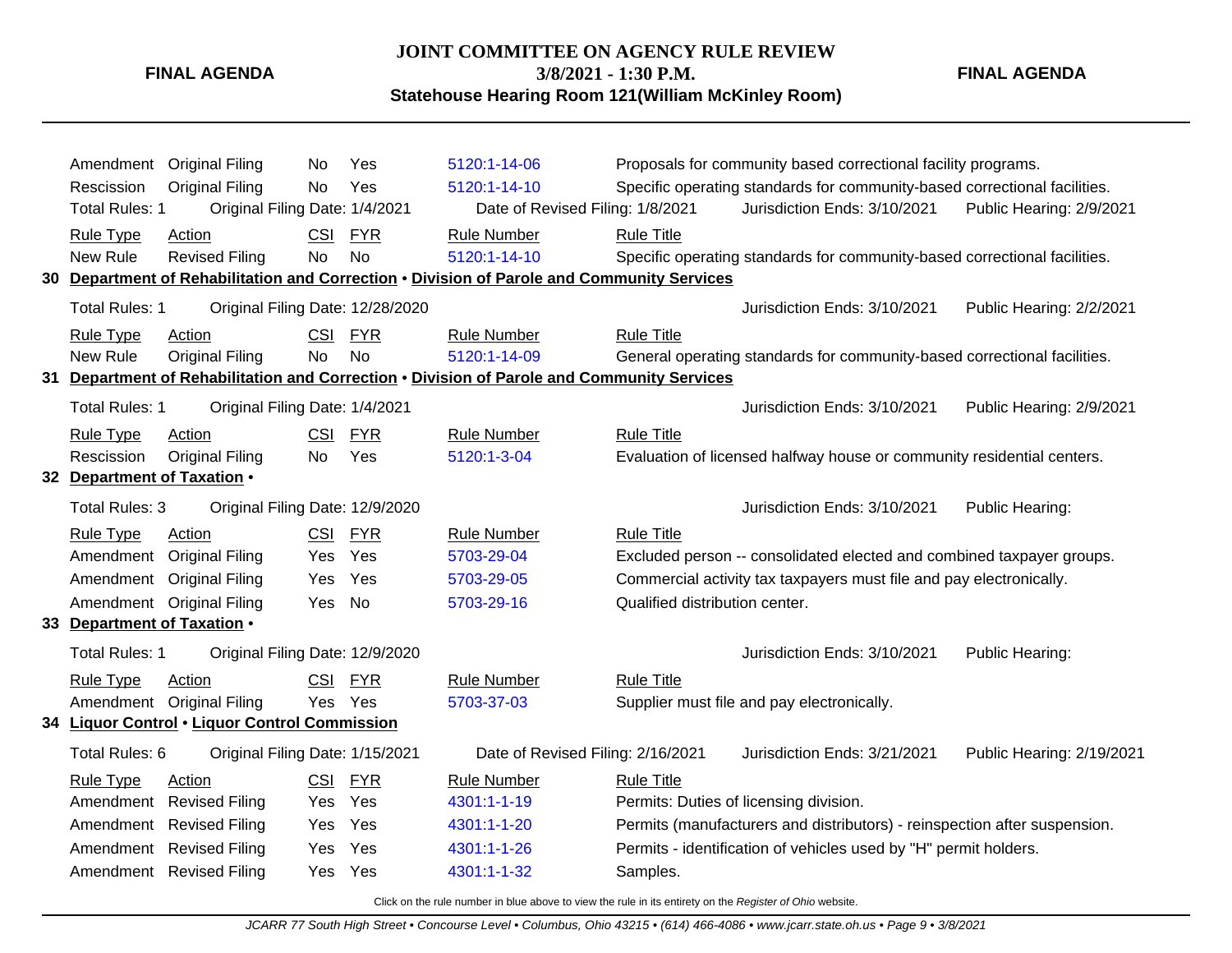#### **JOINT COMMITTEE ON AGENCY RULE REVIEW 3/8/2021 - 1:30 P.M.**

**Statehouse Hearing Room 121(William McKinley Room)**

**FINAL AGENDA**

Amendment Revised Filing Yes Yes [4301:1-1-44](http://www.registerofohio.state.oh.us/jsps/publicdisplayrules/processPublicDisplayRules.jsp?entered_rule_no=4301:1-1-44&doWhat=GETBYRULENUM&raID=0) Advertising. Amendment Revised Filing Yes Yes [4301:1-1-74](http://www.registerofohio.state.oh.us/jsps/publicdisplayrules/processPublicDisplayRules.jsp?entered_rule_no=4301:1-1-74&doWhat=GETBYRULENUM&raID=0) Regulates and stabilizes the manner of distributing and selling bottled wine within the state. **35 Liquor Control** • **Liquor Control Commission** Total Rules: 12 Original Filing Date: 1/15/2021 Date of Revised Filing: 2/17/2021 Jurisdiction Ends: 3/21/2021 Public Hearing: 2/19/2021 Rule Type Action **CSI FYR** Rule Number Rule Title Rescission Revised Filing Yes Yes [4301:1-1-08](http://www.registerofohio.state.oh.us/jsps/publicdisplayrules/processPublicDisplayRules.jsp?entered_rule_no=4301:1-1-08&doWhat=GETBYRULENUM&raID=0) Permit, issuance of after revocation or refusal to issue, transfer or renew. New Rule Revised Filing Yes No [4301:1-1-08](http://www.registerofohio.state.oh.us/jsps/publicdisplayrules/processPublicDisplayRules.jsp?entered_rule_no=4301:1-1-08&doWhat=GETBYRULENUM&raID=0) Permit, issuance of after revocation or refusal to issue, transfer or renew. Rescission Revised Filing Yes Yes [4301:1-1-21](http://www.registerofohio.state.oh.us/jsps/publicdisplayrules/processPublicDisplayRules.jsp?entered_rule_no=4301:1-1-21&doWhat=GETBYRULENUM&raID=0) Permits shall be posted conspicuously on premises. New Rule Revised Filing Yes No [4301:1-1-21](http://www.registerofohio.state.oh.us/jsps/publicdisplayrules/processPublicDisplayRules.jsp?entered_rule_no=4301:1-1-21&doWhat=GETBYRULENUM&raID=0) Permits shall be posted conspicuously on premises. Rescission Revised Filing Yes Yes [4301:1-1-25](http://www.registerofohio.state.oh.us/jsps/publicdisplayrules/processPublicDisplayRules.jsp?entered_rule_no=4301:1-1-25&doWhat=GETBYRULENUM&raID=0) Permits (H), transportation of alcoholic beverages. New Rule Revised Filing Yes No [4301:1-1-25](http://www.registerofohio.state.oh.us/jsps/publicdisplayrules/processPublicDisplayRules.jsp?entered_rule_no=4301:1-1-25&doWhat=GETBYRULENUM&raID=0) Permits (H), transportation of alcoholic beverages. Rescission Revised Filing Yes Yes [4301:1-1-27](http://www.registerofohio.state.oh.us/jsps/publicdisplayrules/processPublicDisplayRules.jsp?entered_rule_no=4301:1-1-27&doWhat=GETBYRULENUM&raID=0) Spigots; brand name appearing on. New Rule Revised Filing Yes No [4301:1-1-27](http://www.registerofohio.state.oh.us/jsps/publicdisplayrules/processPublicDisplayRules.jsp?entered_rule_no=4301:1-1-27&doWhat=GETBYRULENUM&raID=0) Spigots; brand name appearing on. Rescission Revised Filing Yes Yes [4301:1-1-28](http://www.registerofohio.state.oh.us/jsps/publicdisplayrules/processPublicDisplayRules.jsp?entered_rule_no=4301:1-1-28&doWhat=GETBYRULENUM&raID=0) Beer and wine: cleaning and sterilizing dispensing apparatus. New Rule Revised Filing Yes No [4301:1-1-28](http://www.registerofohio.state.oh.us/jsps/publicdisplayrules/processPublicDisplayRules.jsp?entered_rule_no=4301:1-1-28&doWhat=GETBYRULENUM&raID=0) Cleaning and sterilizing dispensing apparatus and receptacles in which alcoholic beverages are served. Rescission Revised Filing Yes Yes [4301:1-1-30](http://www.registerofohio.state.oh.us/jsps/publicdisplayrules/processPublicDisplayRules.jsp?entered_rule_no=4301:1-1-30&doWhat=GETBYRULENUM&raID=0) Beer, wine, mixed beverage, or spirituous liquor tasting. New Rule Revised Filing Yes No [4301:1-1-30](http://www.registerofohio.state.oh.us/jsps/publicdisplayrules/processPublicDisplayRules.jsp?entered_rule_no=4301:1-1-30&doWhat=GETBYRULENUM&raID=0) Beer, wine, mixed beverage, or spirituous liquor tasting. **36 Ohio Department of Medicaid** • **Eligibility** Total Rules: 1 Original Filing Date: 1/6/2021 **Contact Contact Act Contact Contact Contact Contact Contact Public Hearing:** Rule Type Action **CSI FYR** Rule Number Rule Title Amendment Original Filing No Yes [5160:1-2-10](http://www.registerofohio.state.oh.us/jsps/publicdisplayrules/processPublicDisplayRules.jsp?entered_rule_no=5160:1-2-10&doWhat=GETBYRULENUM&raID=0) Medicaid: conditions of eligibility and verifications. **37 Ohio Department of Medicaid** • Total Rules: 1 Original Filing Date: 12/14/2020 Jurisdiction Ends: 3/10/2021 Public Hearing: 1/14/2021 Rule Type Action **CSI FYR** Rule Number Rule Title Amendment Original Filing No Yes [5160-4-33](http://www.registerofohio.state.oh.us/jsps/publicdisplayrules/processPublicDisplayRules.jsp?entered_rule_no=5160-4-33&doWhat=GETBYRULENUM&raID=0) Application of topical fluoride varnish by non-dentist providers. **38 Ohio Department of Medicaid** • Total Rules: 2 Original Filing Date: 1/15/2021 Jurisdiction Ends: 3/21/2021 Public Hearing: 2/16/2021 Rule Type Action **CSI FYR** Rule Number Rule Title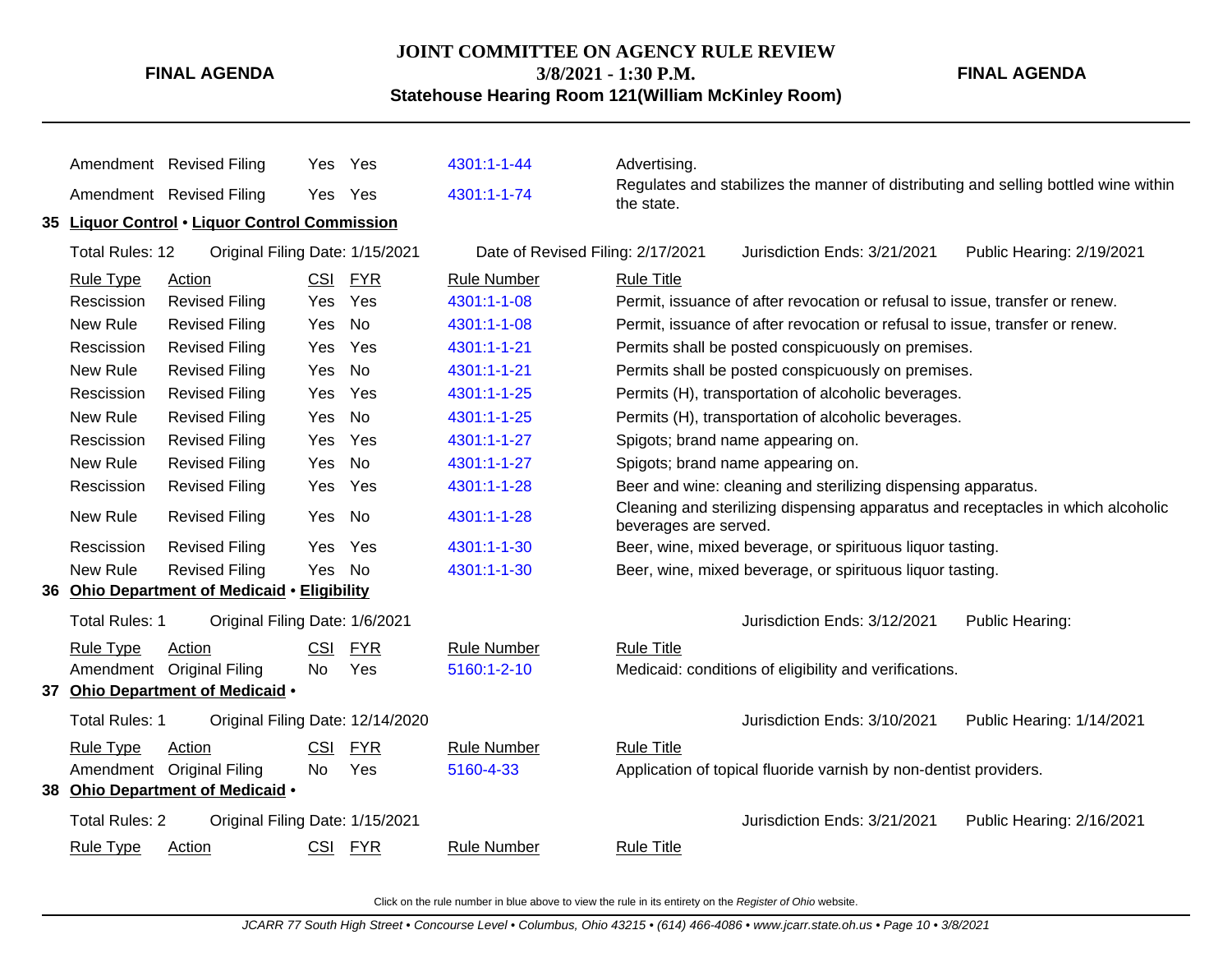**FINAL AGENDA**

**3/8/2021 - 1:30 P.M.**

**Statehouse Hearing Room 121(William McKinley Room)**

Rescission Original Filing Yes Yes [5160-1-11](http://www.registerofohio.state.oh.us/jsps/publicdisplayrules/processPublicDisplayRules.jsp?entered_rule_no=5160-1-11&doWhat=GETBYRULENUM&raID=0) Out-of-state coverage [except as provided through medicaid contracting managed care plans (MCPs)]. New Rule Original Filing Yes No [5160-1-11](http://www.registerofohio.state.oh.us/jsps/publicdisplayrules/processPublicDisplayRules.jsp?entered_rule_no=5160-1-11&doWhat=GETBYRULENUM&raID=0) Out-of-state coverage. **39 Ohio Department of Medicaid** • Total Rules: 1 Original Filing Date: 1/6/2021 **Contained Accord Public Heart 2001** Jurisdiction Ends: 3/12/2021 Public Hearing: 2/8/2021 Rule Type Action **CSI FYR** Rule Number Rule Title Amendment Original Filing Yes Yes [5160-26-02](http://www.registerofohio.state.oh.us/jsps/publicdisplayrules/processPublicDisplayRules.jsp?entered_rule_no=5160-26-02&doWhat=GETBYRULENUM&raID=0) Managed health care program: eligibility and enrollment. **40 Ohio Department of Medicaid** • Total Rules: 1 Original Filing Date: 12/4/2020 Jurisdiction Ends: 3/10/2021 Public Hearing: 1/4/2021 Rule Type Action CSI FYR Rule Number Rule Title Rescission Original Filing No Yes [5160-8-51](http://www.registerofohio.state.oh.us/jsps/publicdisplayrules/processPublicDisplayRules.jsp?entered_rule_no=5160-8-51&doWhat=GETBYRULENUM&raID=0) Acupuncture services. Total Rules: 1 Original Filing Date: 12/4/2020 Date of Refiled Filing: 2/18/2021 Jurisdiction Ends: 3/20/2021 Public Hearing: 1/4/2021 Rule Type Action **CSI FYR** Rule Number Rule Title New Rule Refiled Filing No No [5160-8-51](http://www.registerofohio.state.oh.us/jsps/publicdisplayrules/processPublicDisplayRules.jsp?entered_rule_no=5160-8-51&doWhat=GETBYRULENUM&raID=0) Acupuncture services. **41 Ohio Department of Medicaid** • Total Rules: 2 Original Filing Date: 1/15/2021 Jurisdiction Ends: 3/21/2021 Public Hearing: 2/16/2021 Rule Type Action **CSI FYR** Rule Number Rule Title Amendment Original Filing Yes Yes [5160-3-14](http://www.registerofohio.state.oh.us/jsps/publicdisplayrules/processPublicDisplayRules.jsp?entered_rule_no=5160-3-14&doWhat=GETBYRULENUM&raID=0) Process and timeframes for a level of care determination for nursing facility-based level of care programs. Amendment Original Filing Yes No [5160-3-15.1](http://www.registerofohio.state.oh.us/jsps/publicdisplayrules/processPublicDisplayRules.jsp?entered_rule_no=5160-3-15.1&doWhat=GETBYRULENUM&raID=0) Preadmission screening requirements for individuals seeking admission to nursing facilities. **42 Ohio Department of Medicaid** • Total Rules: 1 Original Filing Date: 1/15/2021 <br>
Jurisdiction Ends: 3/21/2021 Public Hearing: 2/16/2021 Rule Type Action **CSI FYR** Rule Number Rule Title Amendment Original Filing Yes Yes [5160-5-01](http://www.registerofohio.state.oh.us/jsps/publicdisplayrules/processPublicDisplayRules.jsp?entered_rule_no=5160-5-01&doWhat=GETBYRULENUM&raID=0) Dental services. **43 Ohio Occupational Therapy, Physical Therapy, and Athletic Trainers Board** • Total Rules: 3 Original Filing Date: 1/5/2021 Jurisdiction Ends: 3/11/2021 Public Hearing: 2/8/2021 Rule Type Action **CSI FYR** Rule Number Rule Title Rescission Original Filing Yes Yes [4755-3-11](http://www.registerofohio.state.oh.us/jsps/publicdisplayrules/processPublicDisplayRules.jsp?entered_rule_no=4755-3-11&doWhat=GETBYRULENUM&raID=0) Temporary license for military spouse. Rescission Original Filing Yes Yes [4755-23-16](http://www.registerofohio.state.oh.us/jsps/publicdisplayrules/processPublicDisplayRules.jsp?entered_rule_no=4755-23-16&doWhat=GETBYRULENUM&raID=0) Temporary license for military spouse. Rescission Original Filing Yes Yes [4755-43-05](http://www.registerofohio.state.oh.us/jsps/publicdisplayrules/processPublicDisplayRules.jsp?entered_rule_no=4755-43-05&doWhat=GETBYRULENUM&raID=0) Temporary license for military spouse.

Click on the rule number in blue above to view the rule in its entirety on the Register of Ohio website.

**FINAL AGENDA**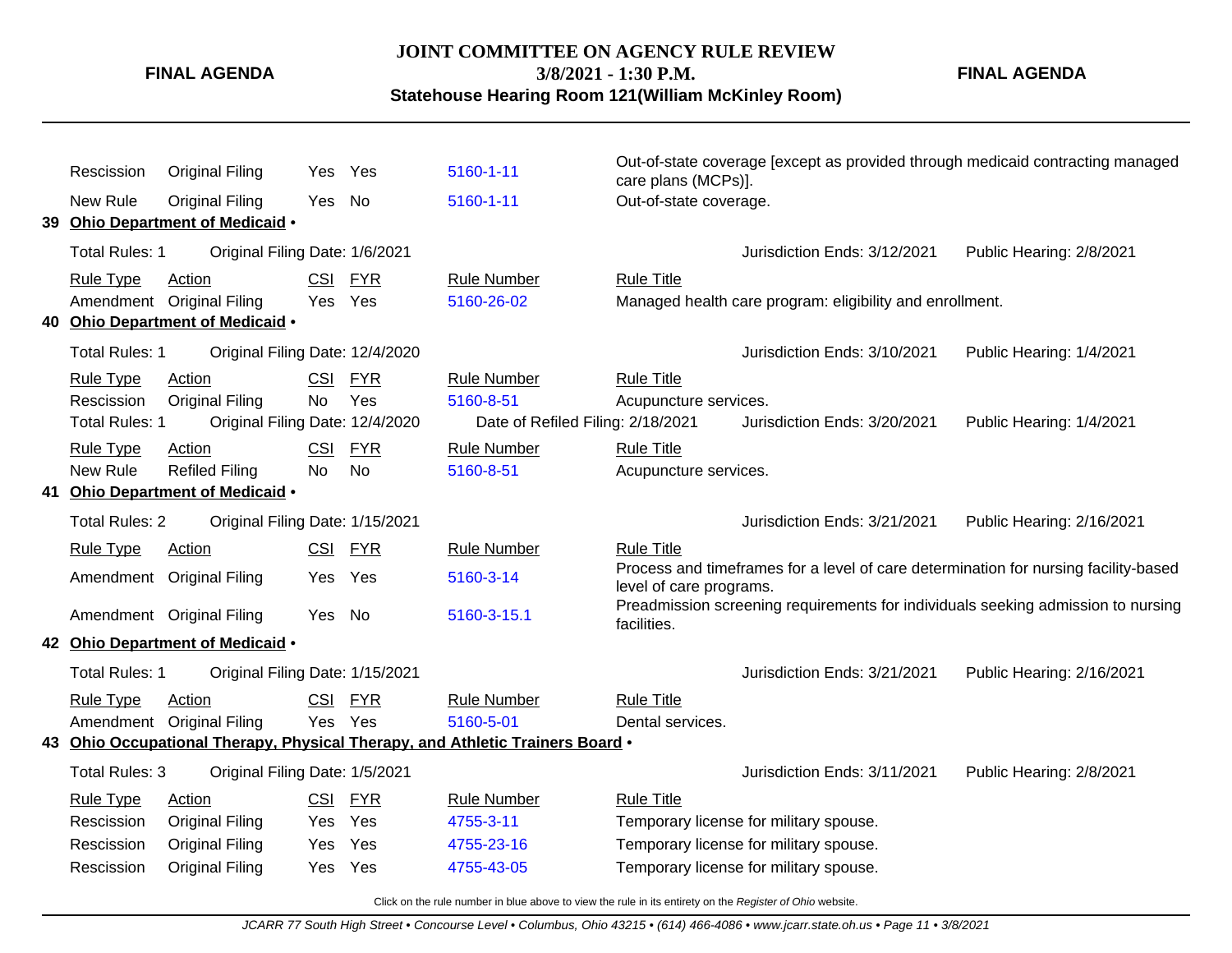**JOINT COMMITTEE ON AGENCY RULE REVIEW 3/8/2021 - 1:30 P.M.**

**FINAL AGENDA**

**Statehouse Hearing Room 121(William McKinley Room)**

#### **44 Ohio Occupational Therapy, Physical Therapy, and Athletic Trainers Board** •

| <b>Rule Type</b><br><b>CSI</b><br><b>FYR</b><br><b>Rule Number</b><br><b>Rule Title</b><br>Action<br>Yes<br>4755-3-15<br>Amendment<br><b>Original Filing</b><br>Military provisions related to licensure.<br>Yes<br>Yes<br><b>Original Filing</b><br>4755-43-12<br>Military provisions related to licensure.<br>Amendment<br>Yes<br><b>New Rule</b><br><b>No</b><br>Yes<br>4755-63-13 |  |
|---------------------------------------------------------------------------------------------------------------------------------------------------------------------------------------------------------------------------------------------------------------------------------------------------------------------------------------------------------------------------------------|--|
|                                                                                                                                                                                                                                                                                                                                                                                       |  |
|                                                                                                                                                                                                                                                                                                                                                                                       |  |
|                                                                                                                                                                                                                                                                                                                                                                                       |  |
| <b>Original Filing</b><br>Military licensure provisions.                                                                                                                                                                                                                                                                                                                              |  |
| <b>Total Rules: 1</b><br>Original Filing Date: 1/5/2021<br>Date of Revised Filing: 2/3/2021<br>Jurisdiction Ends: 3/11/2021<br>Public Hearing: 2/8/2021                                                                                                                                                                                                                               |  |
| <b>FYR</b><br><b>Rule Title</b><br><b>Rule Type</b><br>CSI<br><b>Rule Number</b><br>Action                                                                                                                                                                                                                                                                                            |  |
| Yes Yes<br>Amendment<br><b>Revised Filing</b><br>4755-23-17<br>Militaryprovisions related to licensure.                                                                                                                                                                                                                                                                               |  |
| Opportunities for Ohioans with Disabilities .<br>45.                                                                                                                                                                                                                                                                                                                                  |  |
| <b>Total Rules: 4</b><br>Original Filing Date: 12/28/2020<br>Jurisdiction Ends: 3/10/2021<br>Public Hearing: 2/2/2021                                                                                                                                                                                                                                                                 |  |
| <b>CSI</b><br><b>FYR</b><br><b>Rule Title</b><br><b>Rule Type</b><br>Action<br><b>Rule Number</b>                                                                                                                                                                                                                                                                                     |  |
| Yes<br><b>Original Filing</b><br>3304-2-54<br>Rescission<br>Eligibility for services, assessment, and trial work experiences.<br>No                                                                                                                                                                                                                                                   |  |
| Conditions for providing services; and the individualized plan for employment (IPE).<br>Rescission<br><b>Original Filing</b><br>Yes<br>No<br>3304-2-56                                                                                                                                                                                                                                |  |
| Yes<br><b>Original Filing</b><br>No<br>3304-2-58<br>Rescission<br>Training.                                                                                                                                                                                                                                                                                                           |  |
| Rescission<br><b>Original Filing</b><br><b>No</b><br>Yes<br>3304-2-59<br>Services.                                                                                                                                                                                                                                                                                                    |  |
| 46 Opportunities for Ohioans with Disabilities .                                                                                                                                                                                                                                                                                                                                      |  |
| <b>Total Rules: 1</b><br>Original Filing Date: 1/22/2021<br>Jurisdiction Ends: 3/28/2021<br>Public Hearing: 2/22/2021                                                                                                                                                                                                                                                                 |  |
| <b>FYR</b><br><b>Rule Title</b><br><b>Rule Type</b><br>CSI<br><b>Rule Number</b><br>Action                                                                                                                                                                                                                                                                                            |  |
| Yes<br>Rescission<br><b>Original Filing</b><br>No<br>3304-1-02<br>OOD administrative rules.                                                                                                                                                                                                                                                                                           |  |
| 47 Secretary of State . Business Services                                                                                                                                                                                                                                                                                                                                             |  |
| <b>Total Rules: 1</b><br>Original Filing Date: 1/15/2021<br>Jurisdiction Ends: 3/21/2021<br>Public Hearing:                                                                                                                                                                                                                                                                           |  |
| <b>FYR</b><br><b>Rule Title</b><br><b>Rule Type</b><br><b>CSI</b><br><b>Rule Number</b><br>Action                                                                                                                                                                                                                                                                                     |  |
| Amendment Original Filing<br>Yes<br>$111:1 - 2 - 01$<br><b>No</b><br>Corporations expedited filing.                                                                                                                                                                                                                                                                                   |  |
| 48 State Board of Emergency Medical, Fire, and Transportation Services .                                                                                                                                                                                                                                                                                                              |  |
| <b>Total Rules: 2</b><br>Original Filing Date: 1/12/2021<br>Jurisdiction Ends: 3/18/2021<br>Public Hearing: 2/16/2021                                                                                                                                                                                                                                                                 |  |
| <b>FYR</b><br><b>Rule Title</b><br><b>Rule Type</b><br>Action<br>CSI<br><b>Rule Number</b>                                                                                                                                                                                                                                                                                            |  |
| No<br>Amendment Original Filing<br>4765-2-04<br>Public notice of rule adoption, amendment, or rescission.<br>No                                                                                                                                                                                                                                                                       |  |
| Amendment Original Filing<br>No<br><b>No</b><br>Notice of meetings.<br>4765-2-05                                                                                                                                                                                                                                                                                                      |  |
| Original Filing Date: 1/12/2021<br>Jurisdiction Ends: 3/18/2021<br><b>Total Rules: 2</b><br>Date of Revised Filing: 2/1/2021<br>Public Hearing: 2/16/2021                                                                                                                                                                                                                             |  |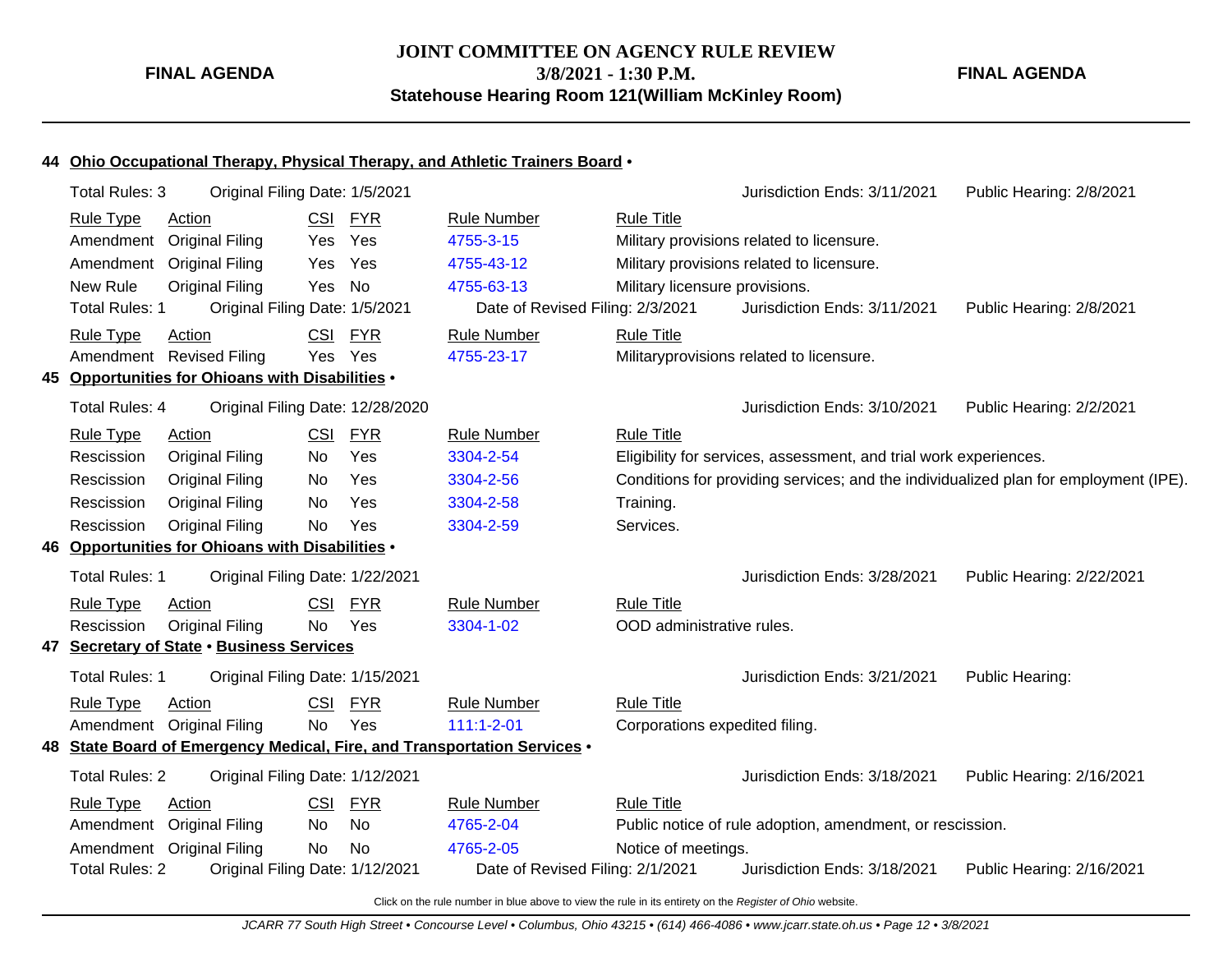**JOINT COMMITTEE ON AGENCY RULE REVIEW 3/8/2021 - 1:30 P.M.**

**FINAL AGENDA**

**Statehouse Hearing Room 121(William McKinley Room)**

|     | Rule Type             | Action                                            | <b>CSI</b> | <b>FYR</b> | <b>Rule Number</b>                                                        | <b>Rule Title</b> |                                                                                |                            |
|-----|-----------------------|---------------------------------------------------|------------|------------|---------------------------------------------------------------------------|-------------------|--------------------------------------------------------------------------------|----------------------------|
|     | Amendment             | <b>Revised Filing</b>                             | Yes        | Yes        | 4765-9-01                                                                 |                   | Professional standards of conduct for a holder of a certificate to practice.   |                            |
|     |                       | Amendment Revised Filing                          | Yes.       | Yes        | 4765-9-02                                                                 |                   | Professional standards of conduct for a holder of a certificate to teach.      |                            |
| 49. |                       | <b>State Board of Pharmacy . Drug Compounding</b> |            |            |                                                                           |                   |                                                                                |                            |
|     | <b>Total Rules: 1</b> | Original Filing Date: 2/11/2019                   |            |            | Date of Refiled Filing: 2/9/2021                                          |                   | Jurisdiction Ends: 3/11/2021                                                   | Public Hearing: 11/13/2020 |
|     | <b>Rule Type</b>      | Action                                            | CSI        | <b>FYR</b> | <b>Rule Number</b>                                                        | <b>Rule Title</b> |                                                                                |                            |
|     | New Rule              | <b>Refiled Filing</b>                             | Yes.       | <b>No</b>  | 4729:7-3-04                                                               |                   | Immediate-Use, Sterile Non-Hazardous Drugs Compounded by a Prescriber.         |                            |
| 50  |                       |                                                   |            |            | State Board of Pharmacy . Terminal Distributors of Dangerous Drugs        |                   |                                                                                |                            |
|     | Total Rules: 6        | Original Filing Date: 1/27/2020                   |            |            | Date of Refiled Filing: 2/9/2021                                          |                   | Jurisdiction Ends: 3/11/2021                                                   | Public Hearing: 11/13/2020 |
|     | <b>Rule Type</b>      | <b>Action</b>                                     | <b>CSI</b> | <b>FYR</b> | <b>Rule Number</b>                                                        | <b>Rule Title</b> |                                                                                |                            |
|     | New Rule              | <b>Refiled Filing</b>                             | Yes.       | No         | 4729:5-9-01                                                               | Definitions.      |                                                                                |                            |
|     | New Rule              | <b>Refiled Filing</b>                             | Yes        | <b>No</b>  | 4729:5-9-02.10                                                            |                   | Temporary absence of a pharmacist in an institutional pharmacy.                |                            |
|     | New Rule              | <b>Refiled Filing</b>                             | Yes.       | No         | 4729:5-9-02.2                                                             |                   | Security, storage and control of dangerous drugs in an institutional pharmacy. |                            |
|     | New Rule              | <b>Refiled Filing</b>                             | Yes        | <b>No</b>  | 4729:5-9-02.8                                                             |                   | Labeling of prescriptions for patients.                                        |                            |
|     | New Rule              | <b>Refiled Filing</b>                             | Yes        | <b>No</b>  | 4729:5-9-03.2                                                             |                   | Security, storage and control of dangerous drugs in an institutional facility. |                            |
|     | New Rule              | <b>Refiled Filing</b>                             | Yes        | <b>No</b>  | 4729:5-9-03.4                                                             |                   | Automated drug storage systems in an institutional facility.                   |                            |
| 51  |                       |                                                   |            |            | <b>State Board of Pharmacy . Terminal Distributors of Dangerous Drugs</b> |                   |                                                                                |                            |
|     | <b>Total Rules: 1</b> | Original Filing Date: 1/13/2021                   |            |            |                                                                           |                   | Jurisdiction Ends: 3/19/2021                                                   | Public Hearing: 2/18/2021  |
|     | <b>Rule Type</b>      | Action                                            | CSI        | <b>FYR</b> | <b>Rule Number</b>                                                        | <b>Rule Title</b> |                                                                                |                            |
|     | New Rule              | <b>Original Filing</b>                            | Yes        | <b>No</b>  | 4729:5-3-19                                                               |                   | Naloxone for emergency use and distribution via automated mechanisms.          |                            |
|     |                       |                                                   |            |            | 52 State Board of Pharmacy . Terminal Distributors of Dangerous Drugs     |                   |                                                                                |                            |
|     | <b>Total Rules: 1</b> | Original Filing Date: 1/13/2021                   |            |            |                                                                           |                   | Jurisdiction Ends: 3/19/2021                                                   | Public Hearing: 2/18/2021  |
|     | <b>Rule Type</b>      | Action                                            | <b>CSI</b> | <b>FYR</b> | <b>Rule Number</b>                                                        | <b>Rule Title</b> |                                                                                |                            |
|     | Rescission            | <b>Original Filing</b>                            |            | Yes Yes    | 4729:5-18-02                                                              | Ownership.        |                                                                                |                            |
|     |                       | 53 State Board of Psychology .                    |            |            |                                                                           |                   |                                                                                |                            |
|     | <b>Total Rules: 1</b> | Original Filing Date: 12/9/2020                   |            |            |                                                                           |                   | Jurisdiction Ends: 3/10/2021                                                   | Public Hearing: 1/15/2021  |
|     | <b>Rule Type</b>      | Action                                            | <b>CSI</b> | <b>FYR</b> | <b>Rule Number</b>                                                        | <b>Rule Title</b> |                                                                                |                            |
|     | New Rule              | <b>Original Filing</b>                            | Yes        | <b>No</b>  | 4732-9-06                                                                 |                   | Temporary licensure for members of the military and spouses.                   |                            |
|     | <b>Total Rules: 1</b> | Original Filing Date: 12/9/2020                   |            |            | Date of Revised Filing: 1/6/2021                                          |                   | Jurisdiction Ends: 3/10/2021                                                   | Public Hearing: 1/15/2021  |
|     | <b>Rule Type</b>      | Action                                            |            | CSI FYR    | <b>Rule Number</b>                                                        | <b>Rule Title</b> |                                                                                |                            |